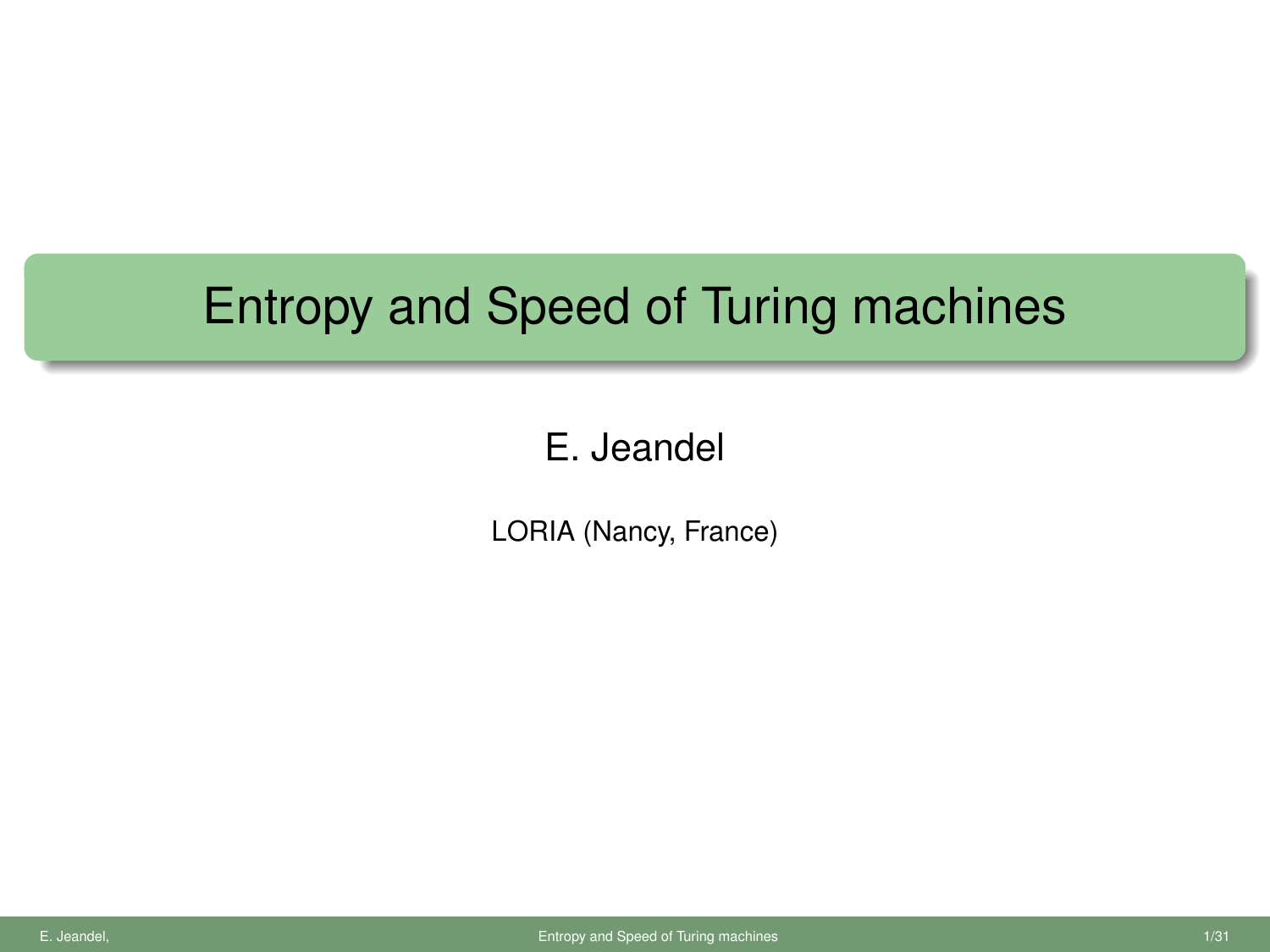Turing machines with one head and *one tape*.

- States *Q*.
- Symbols Σ.
- $\bullet$  Transition map:  $Q \times \Sigma \rightarrow Q \times \Sigma \times \{-1, 1\}$

Turing machines as a dynamical system:  $M:Q\times \Sigma^\mathbb{Z}\to Q\times \Sigma^\mathbb{Z}$ (the tape moves, not the head)

- No specified initial state (very important)
- No specified initial configuration (crucial)
- Might have final states (anecdotal)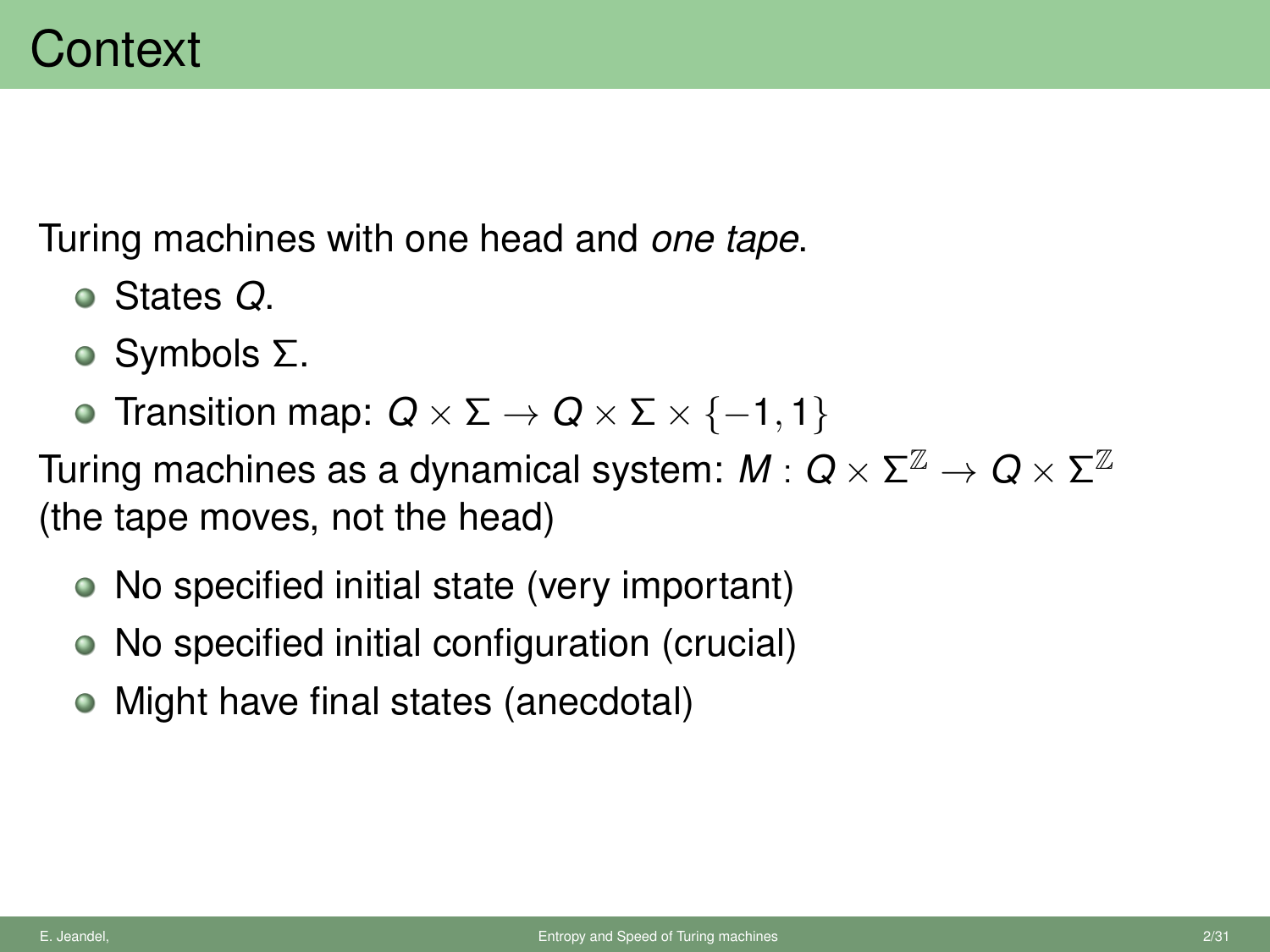Seeing Turing machines as a dynamical system changes a lot of things:

- **Interested in the behaviour starting from** *all* **configurations, not** only *one* configuration.
- Hard to conceive of a TM with no (temporally) periodic configurations.
- Nevertheless, intricate TMs do exist.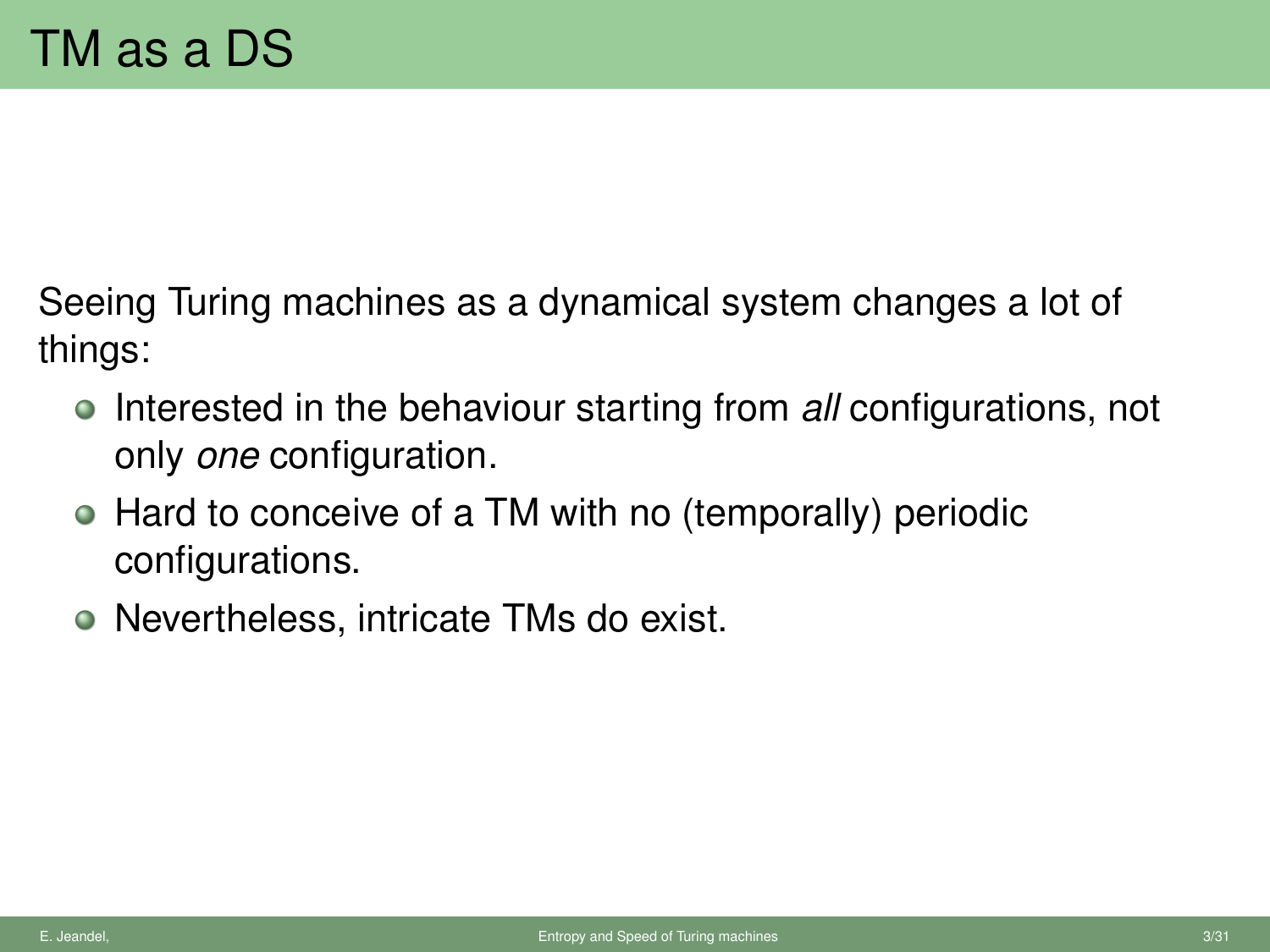## Interesting examples

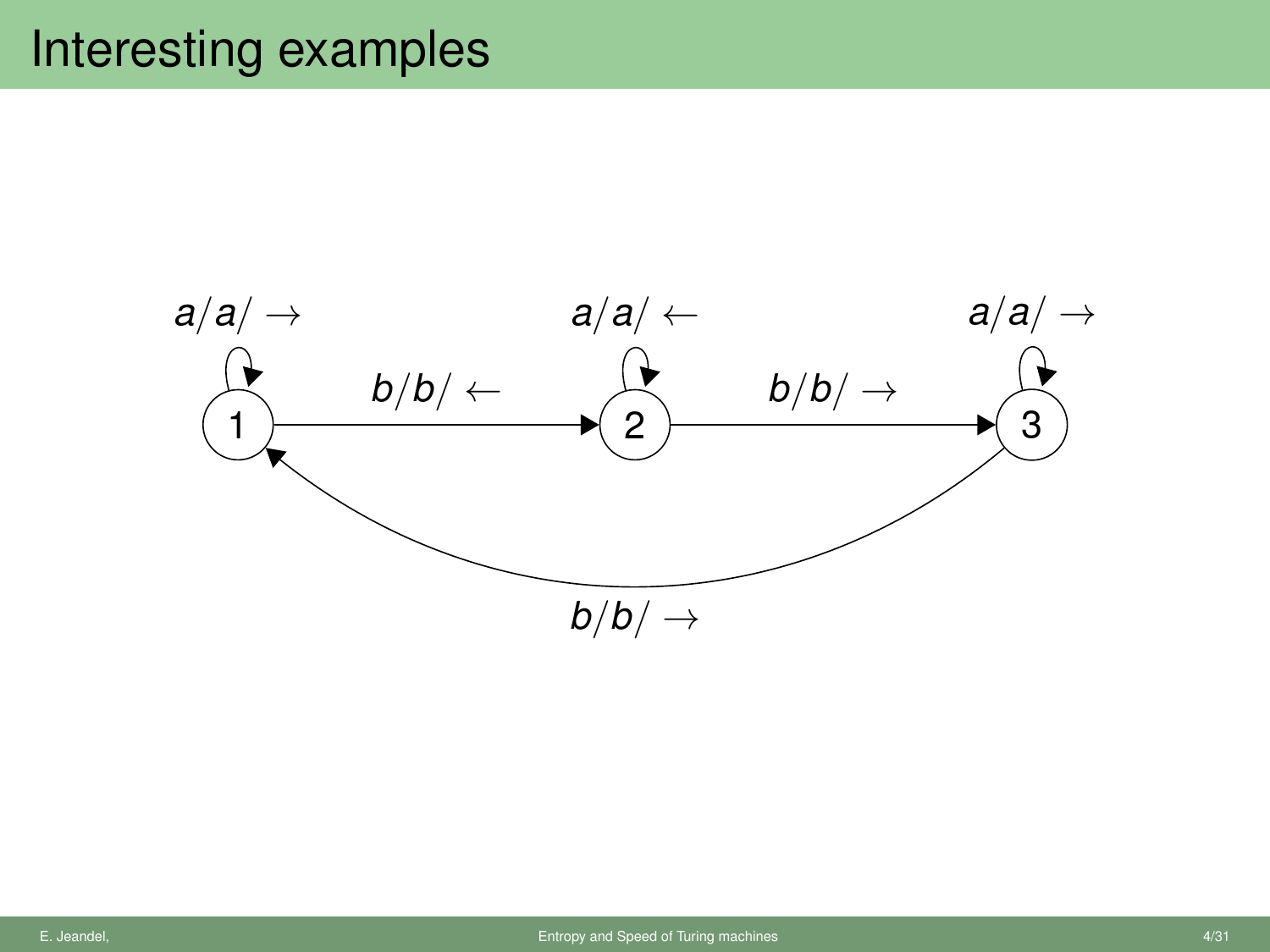## Interesting examples

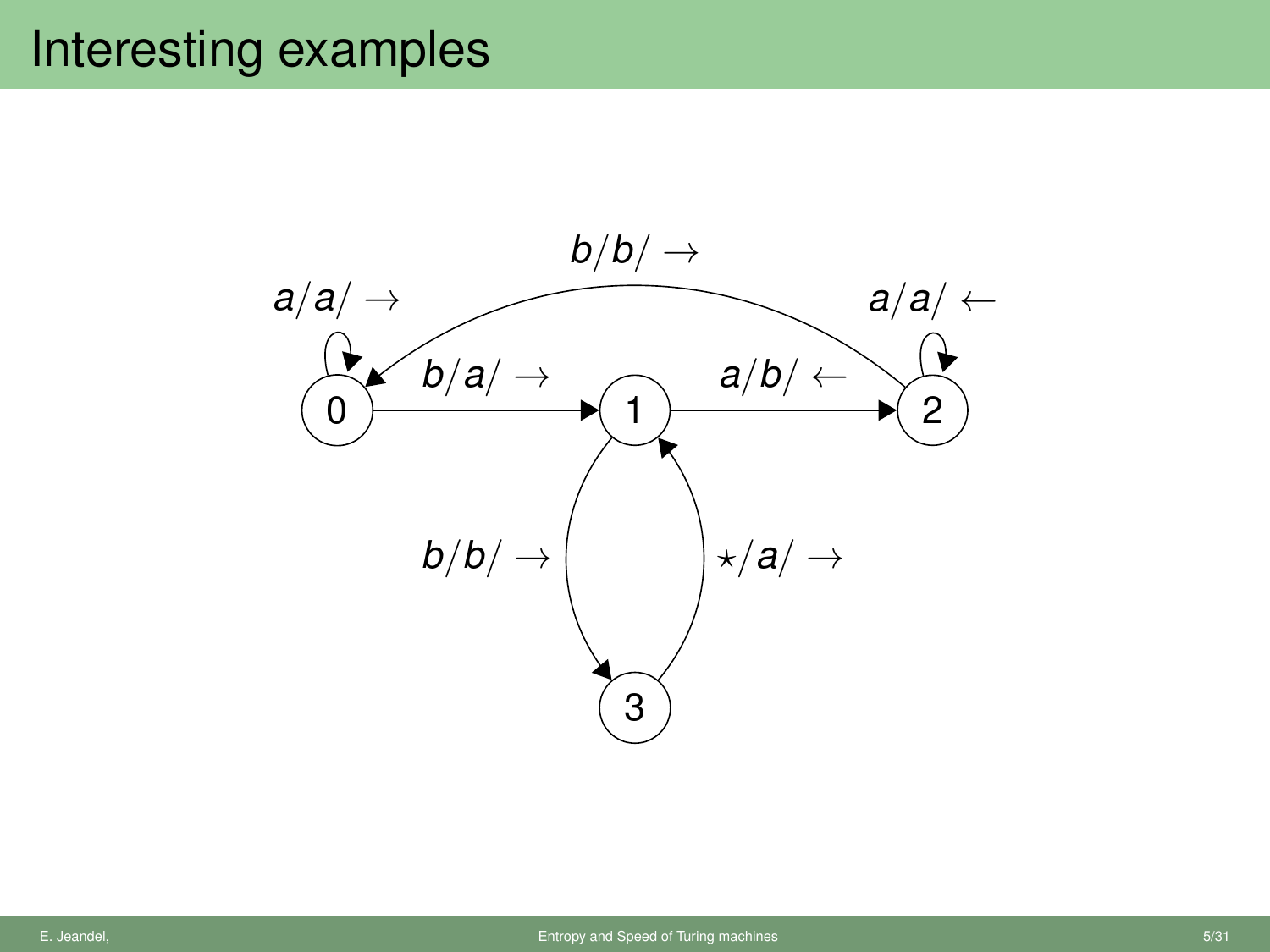We will show why some thing are actually computable for 1-tape Turing machines, namely:

- its speed
- $\bullet$  its entropy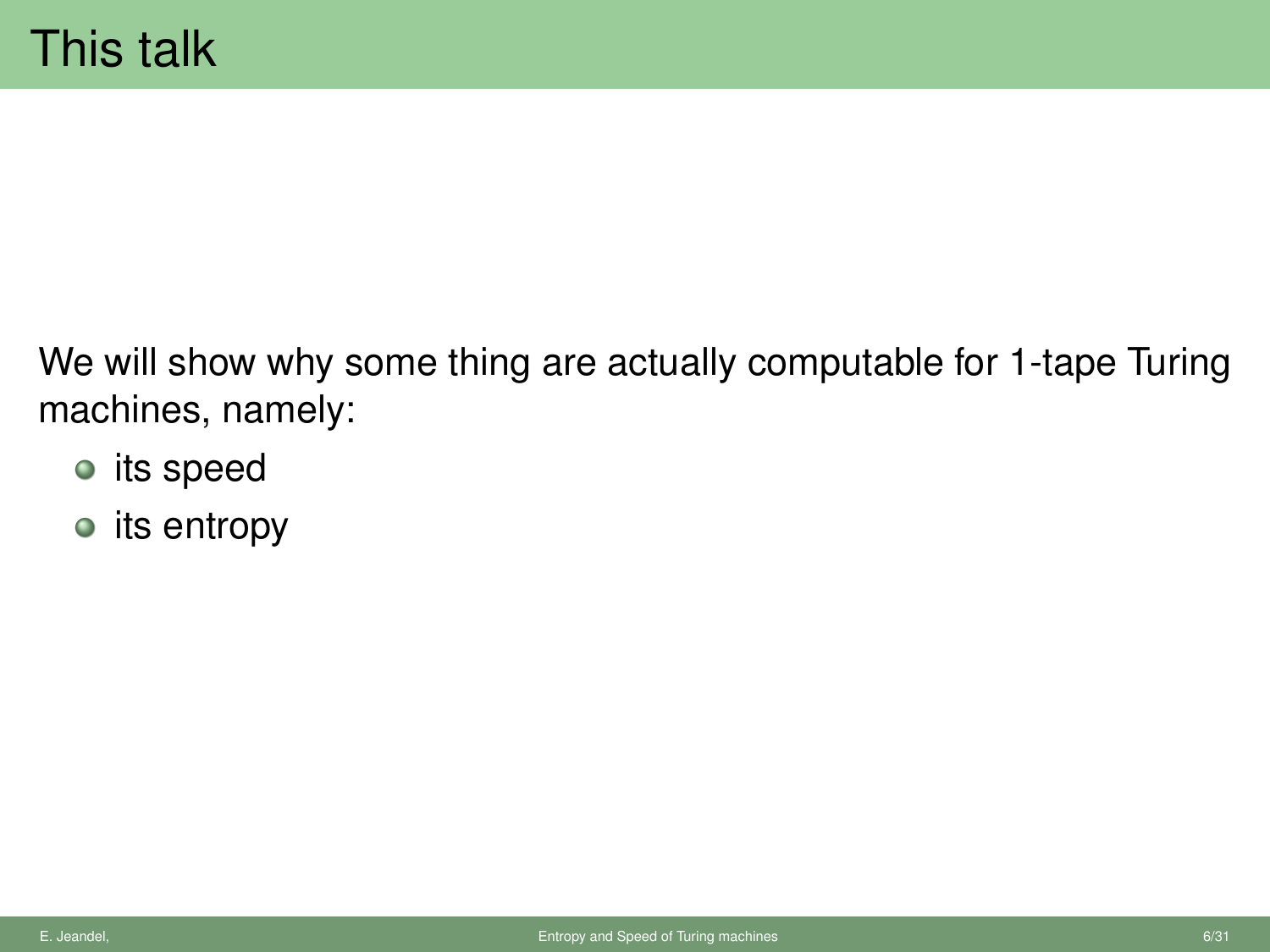For *c* a configuration, let  $S_n(c)$  be the set of (different) cells visited during the first *n* steps of the computation on input *c*, and  $s_n(c) = \#S_n(c)$ 

*sn*(*c*) is (Kingman)-subadditive

$$
s_{n+m}(c) \leq s_n(c) + s_m(M^n(c))
$$

If *d*(*x*, *y*) ≤ 2<sup>−*s<sub>n</sub>*(*x*)</sub> then *d*(*M<sup>n</sup>*(*x*), *M<sup>n</sup>*(*y*)) ≤ 1/2.</sup>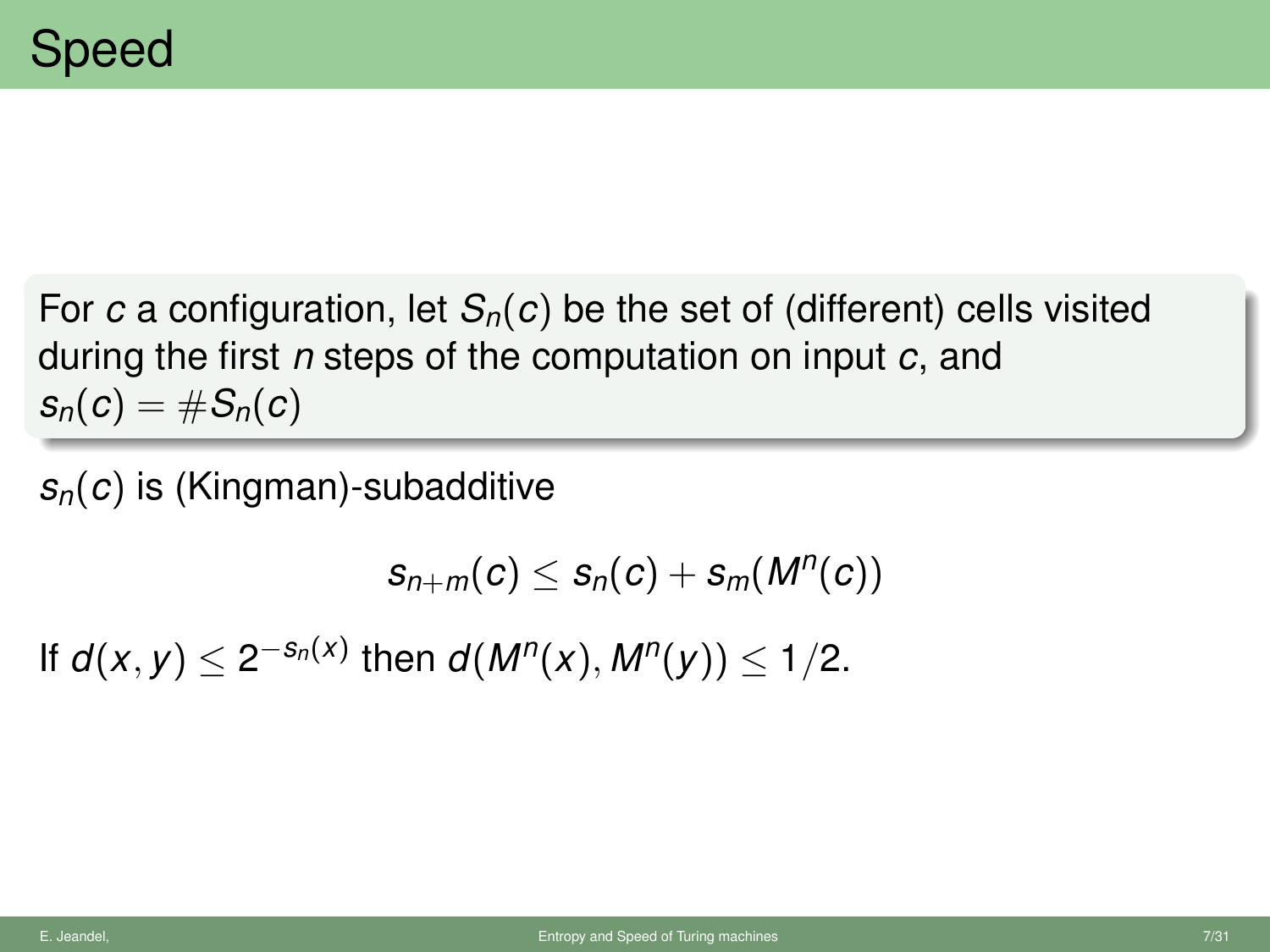$$
\overline{s}(c) = \limsup \frac{s_n(c)}{n} \quad \underline{s}(c) = \liminf \frac{s_n(c)}{n}
$$

If lim inf  $=$  lim sup, we denote by  $s(c)$  the *speed* of *c*.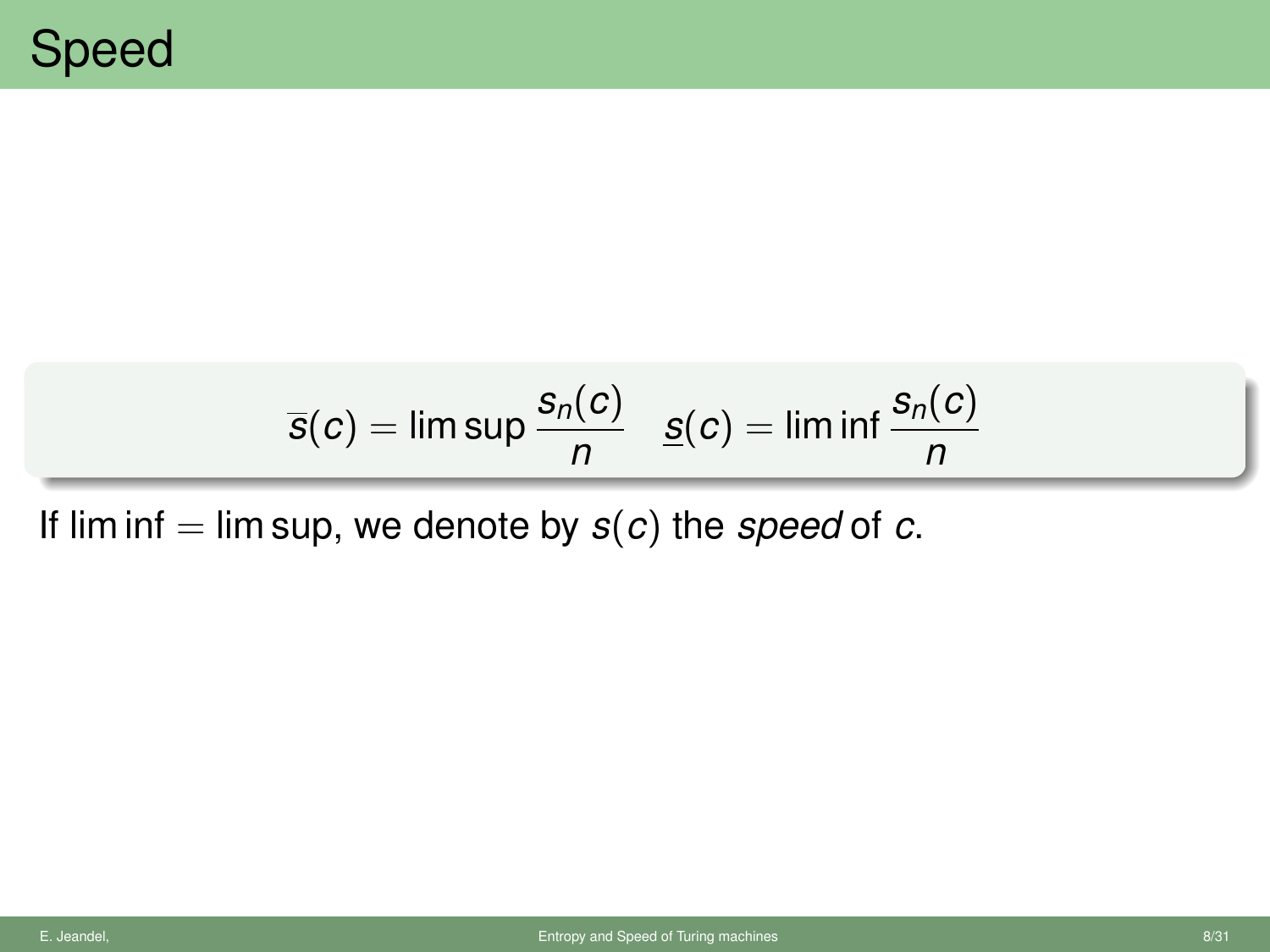In the first example

- e each symbol is read at most three times, so  $\bar{s}(c) > 1/3$  for all *c*.
- There exists configurations for which  $s(c) = 1$

In the second example

- Some parts of the configuration may be read *n* times. There are configurations of arbitrary small speed (but no configurations of zero speed)
- There exists configurations for which  $s(c) = 1$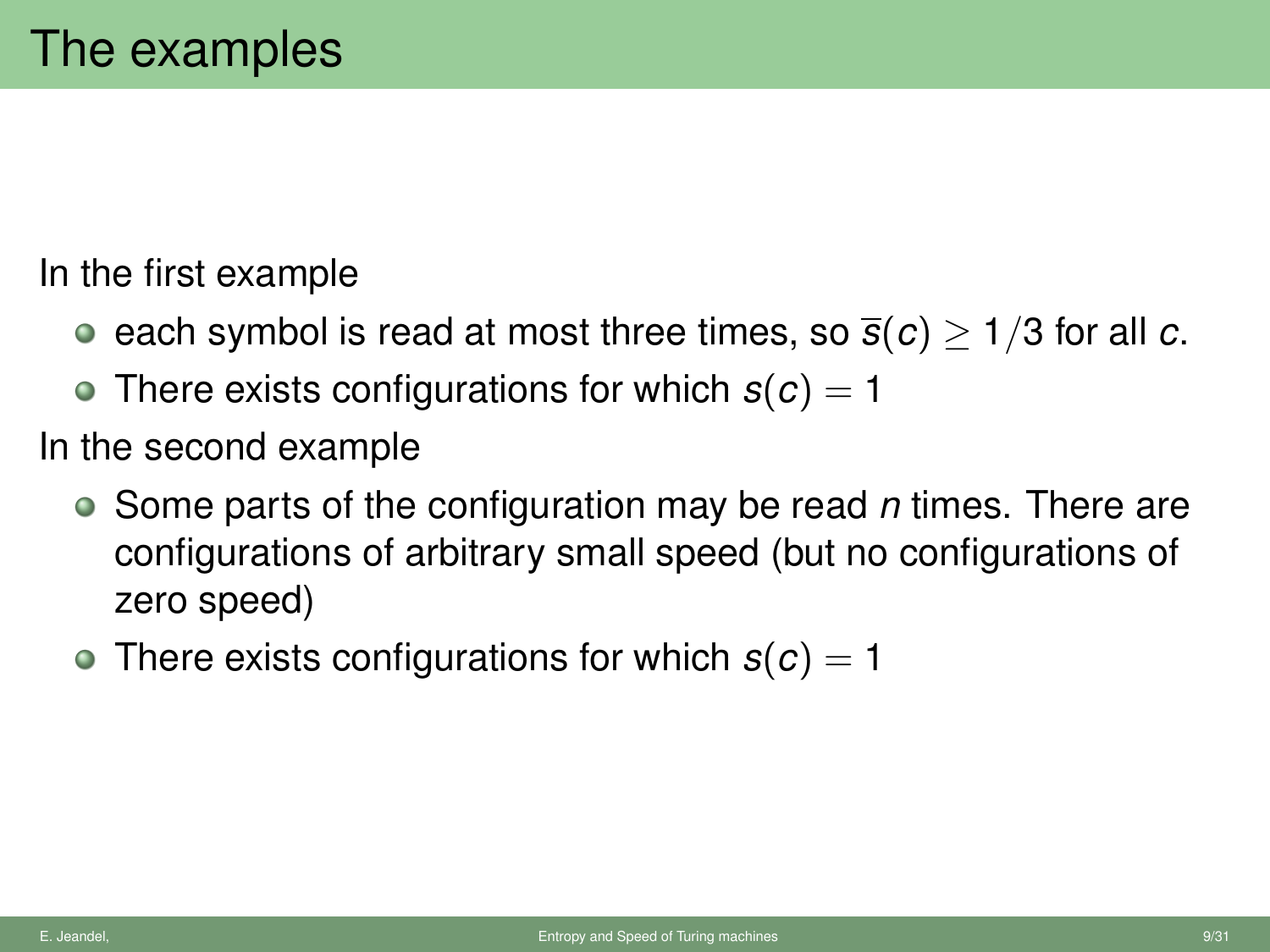### **Definition**

$$
S(M) = \max_{c \in C} s(c) = \max_{c \in C} \overline{s}(c) = \lim_{n} \sup_{c} \frac{s_n(c)}{n} = \inf_{n} \sup_{c} \frac{s_n(c)}{n}
$$

All definitions are indeed equivalent. This is due to compactness of the set of configurations and subadditivity. Note that it is a maximum, not a supremum.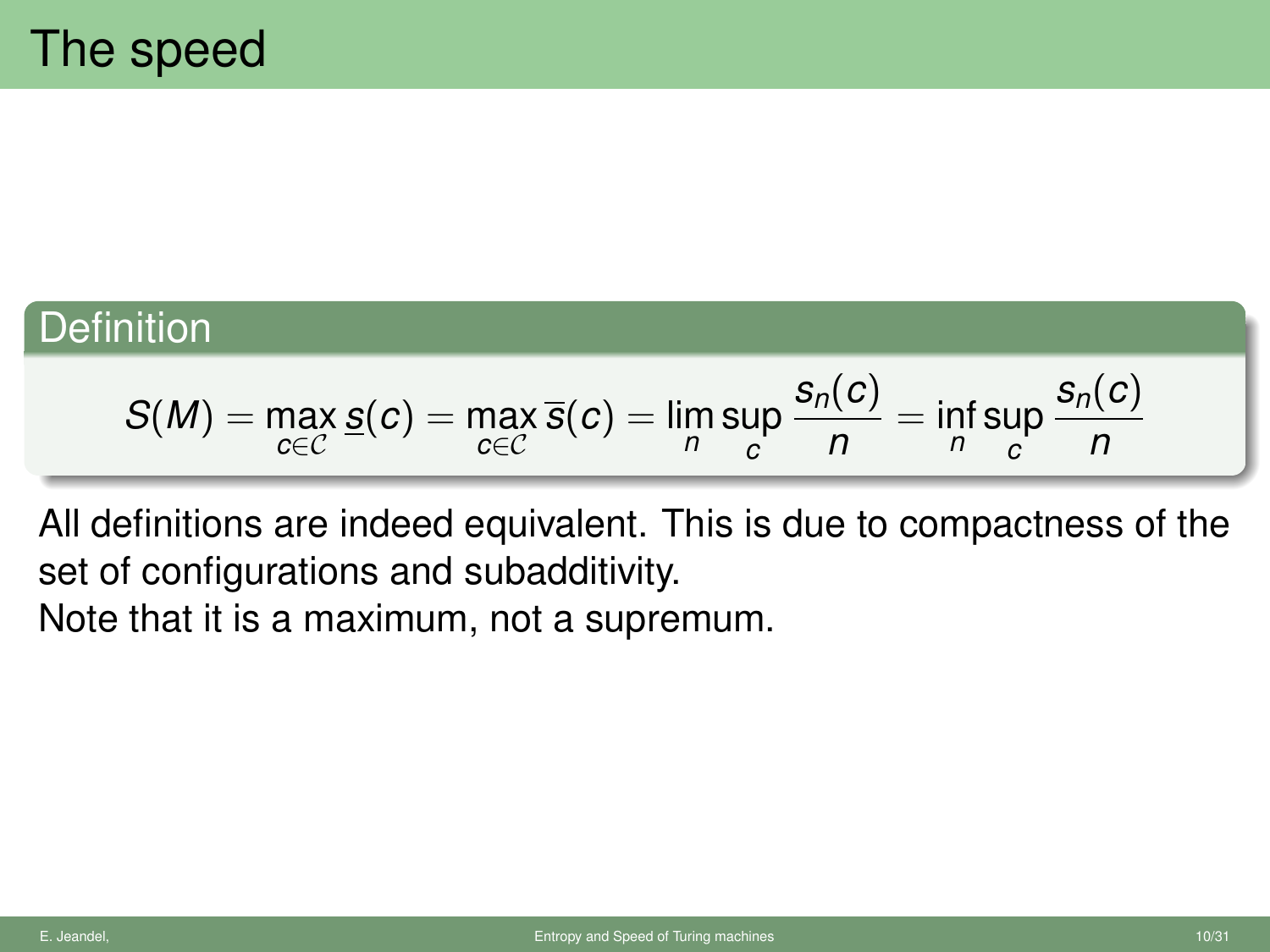Here is an equivalent definition, from Oprocha(2006).

For *c* a configuration, let *T*(*c*) be the *trace* of the configuration, i.e. the sequence (states, symbols) visited by the machine. Let  $\mathcal T$  be the set of all traces

Definition (Oprocha (2006))

$$
H(M) = H(\mathcal{T}) = \lim \frac{1}{n} \log |\mathcal{T}_n|
$$

where *T<sup>n</sup>* are all possible words of length *n* of the trace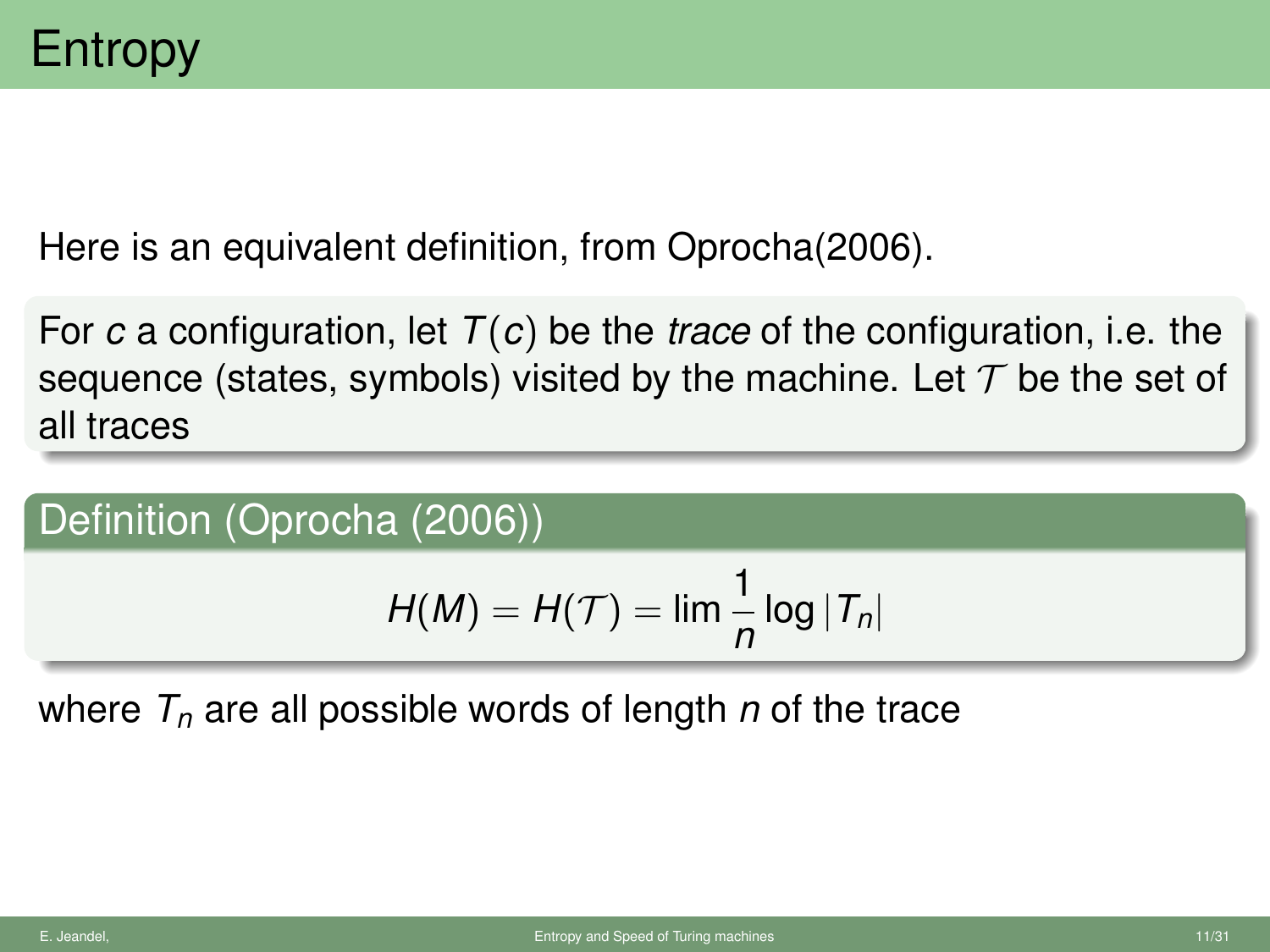The first example:

$$
\mathcal{T} \sim \{a^n b^n c^n | n \in \mathbb{N}\}^\omega
$$

Gives an entropy of log  $\sqrt[3]{2}$ .

Second example:

$$
\mathcal{T}\sim \{a^{n^2-3}b|n\geq 2\}^\omega
$$

Gives an entropy of  $-\log x$  where  $x = 0.820863$  is solution of  $\theta_3(0,x) = 1 + 2x + 2x^2$  (*x* is a transcendental number).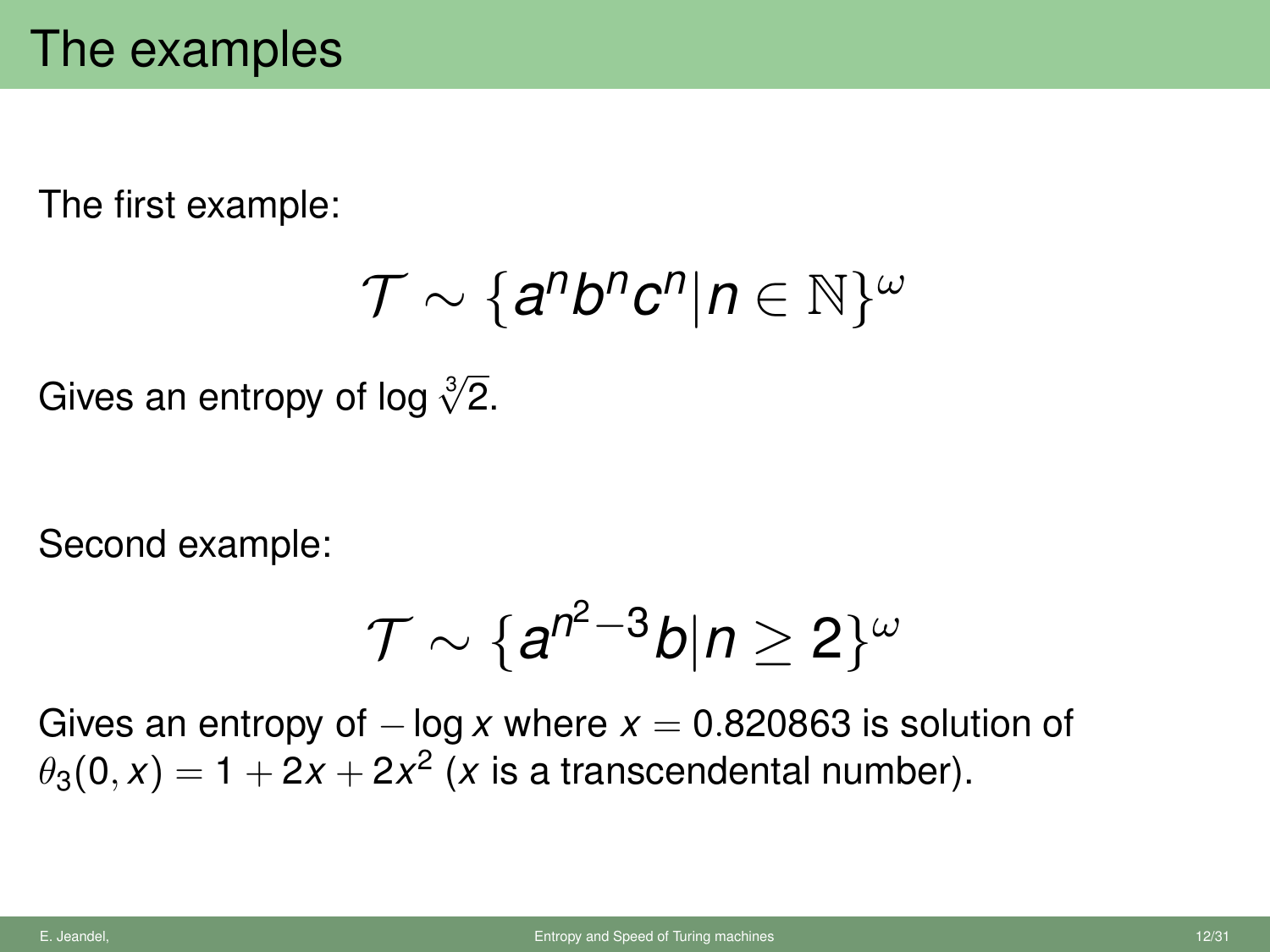### Theorem

*Entropy and speed are computable for one-tape Turing machines. That is, there is an algorithm, that given every*  $\epsilon$ , can compute an *approximation upto .*

*Furthermore, the speed is always a rational number*

Plan of the talk

- Link between entropy and speed
- Some technical lemmas
- Graphs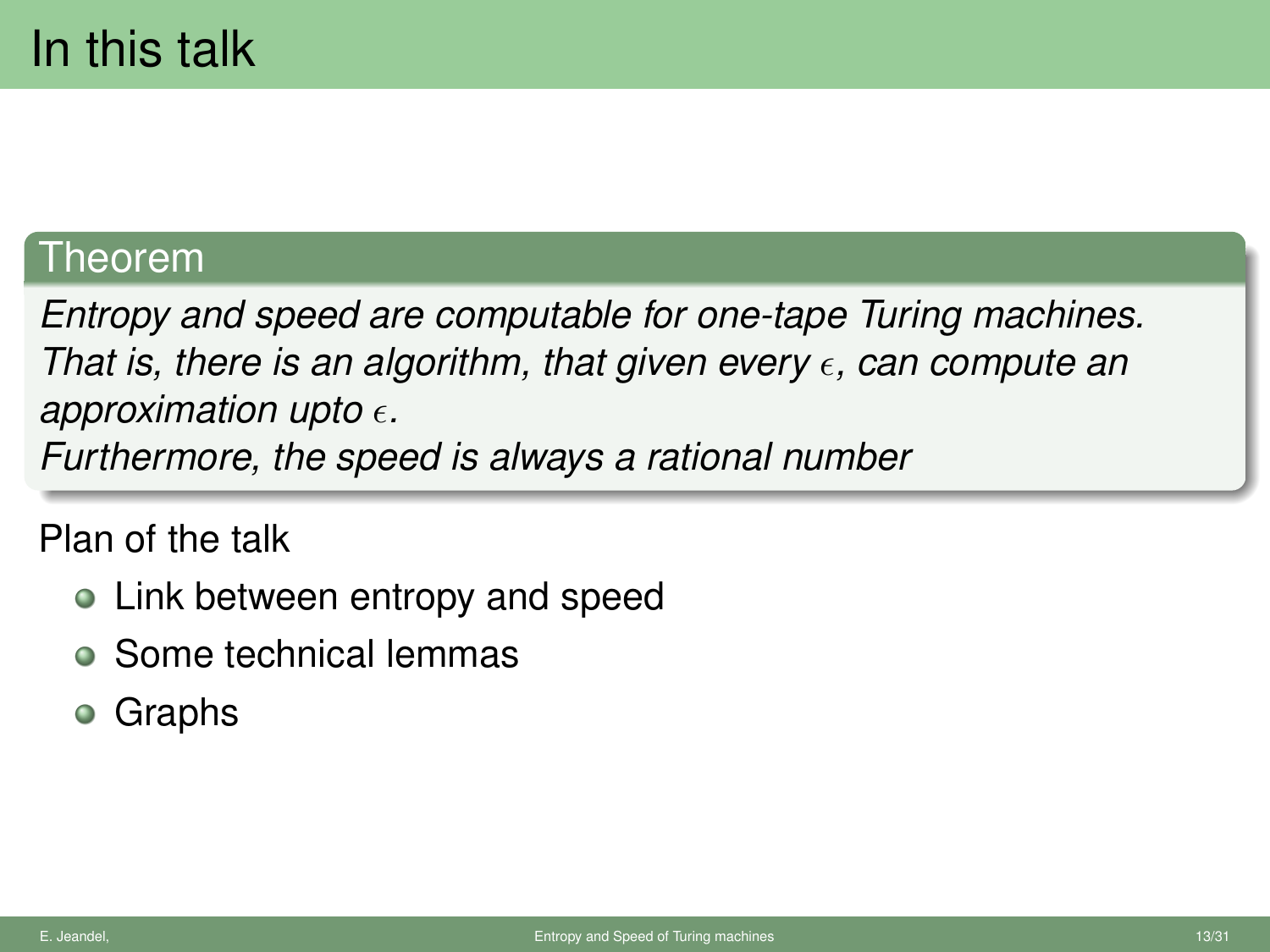- Surprising, usually every dynamical quantity is semi-computable but not computable
- The speed is not computable as a rational number.
	- Starting from M, we can effectively produce a TM M' for which  $S(M') \sim 2^{-t}$  where *t* is the number of steps before *M* halts on empty input.
- There is no algorithm to decide if the entropy is zero.
- None of the techniques work with multi-tape TM. The entropy is not computable anymore.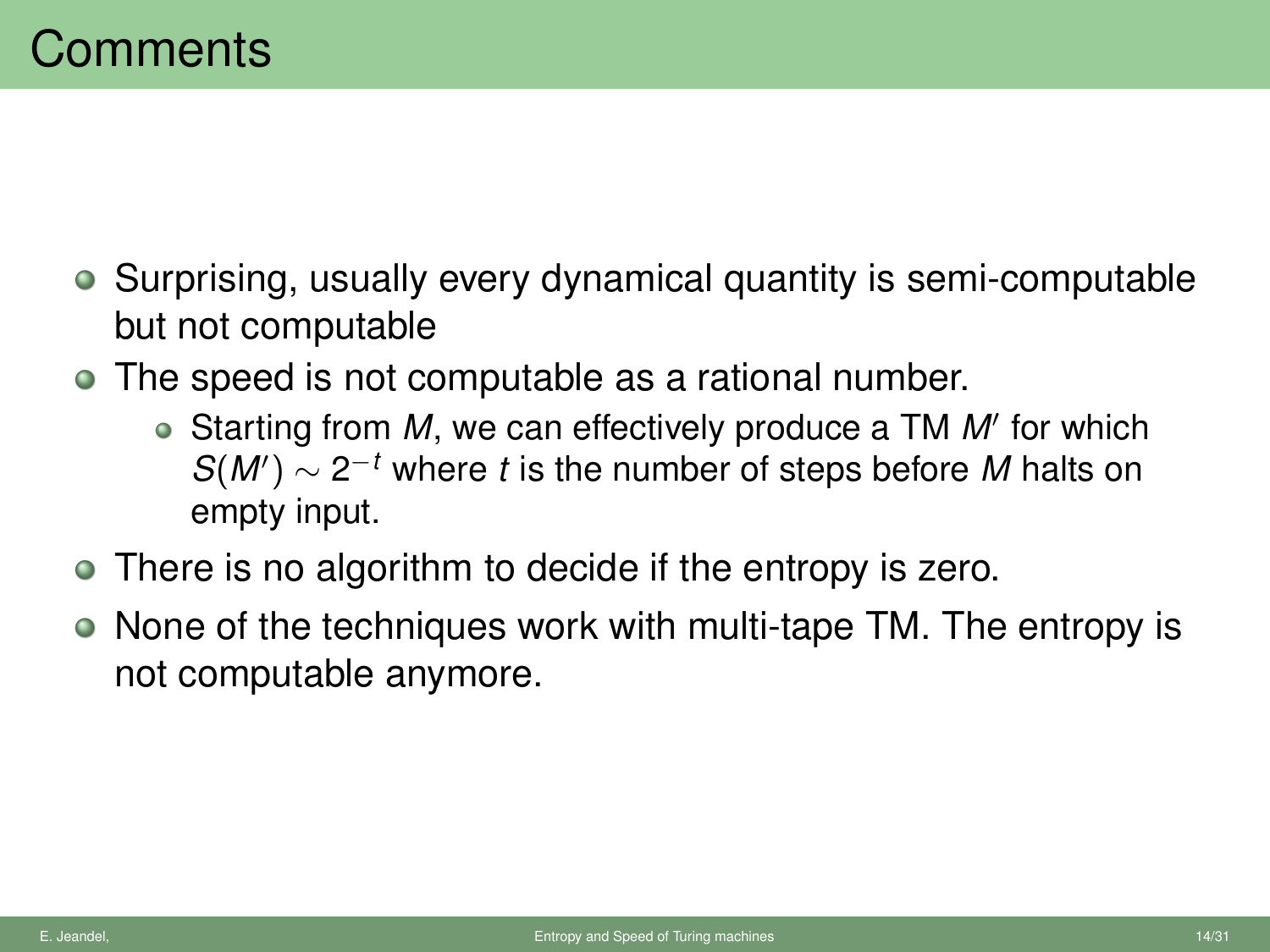





<span id="page-14-0"></span>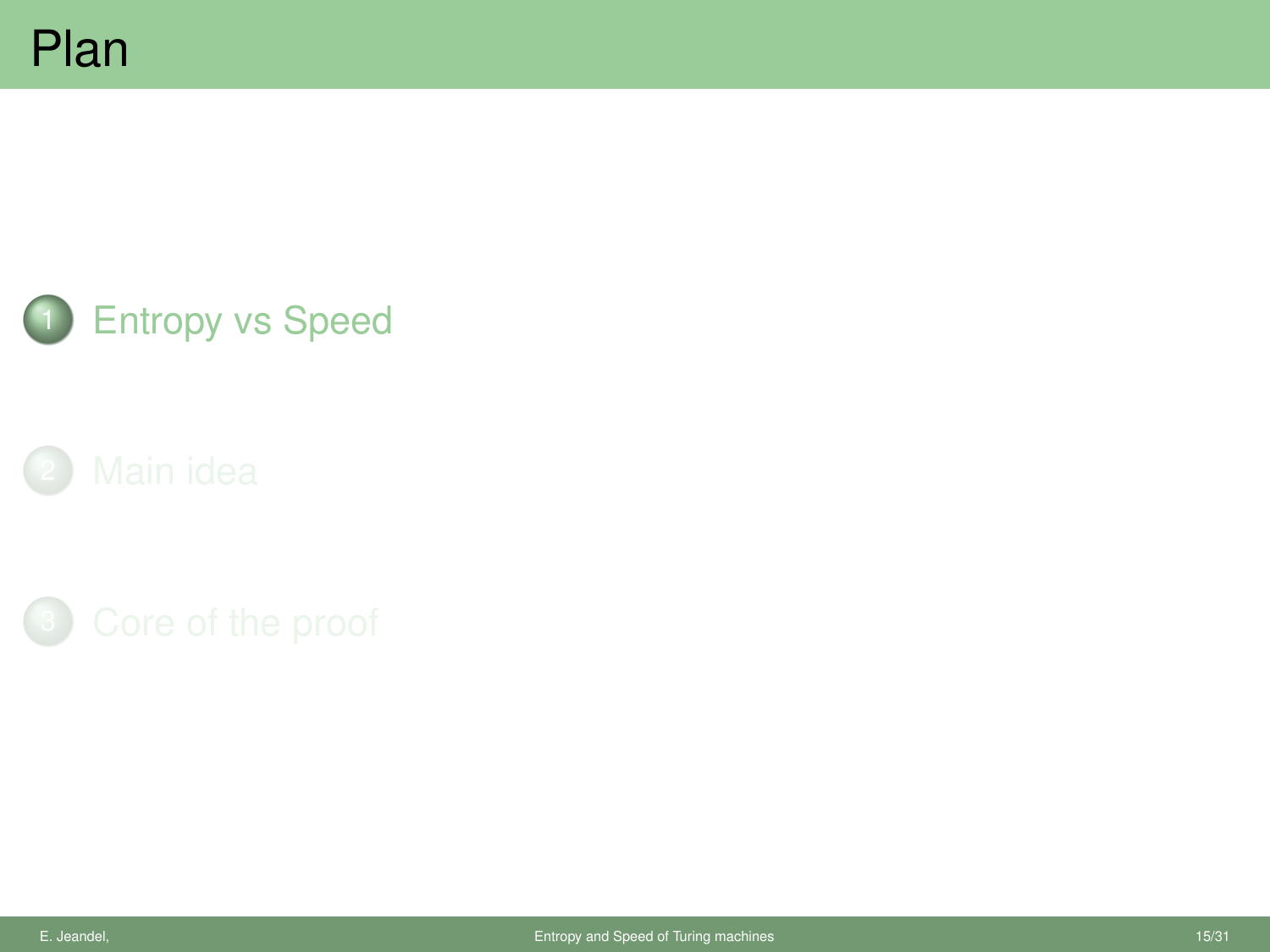# Entropy = Complexity

- Kolmogorov complexity  $K(x)$  of a word x is the size of the smallest program that outputs *x*
- The (average) complexity of a infinite word *u* is

$$
\overline{K}(u) = \limsup \frac{K(u_{1...n})}{n}
$$

(same with  $K(u)$ )

Theorem (Brudno 1983, see also Simpson 2013)

*For a subshift* T *,*

$$
h(\mathcal{T}) = \max_{u \in \mathcal{T}} \overline{K}(u) = \max_{u \in \mathcal{T}} \underline{K}(u)
$$

*(More exactly, the maximum is reached* µ*-a.e, for* µ *ergodic of maximal entropy)*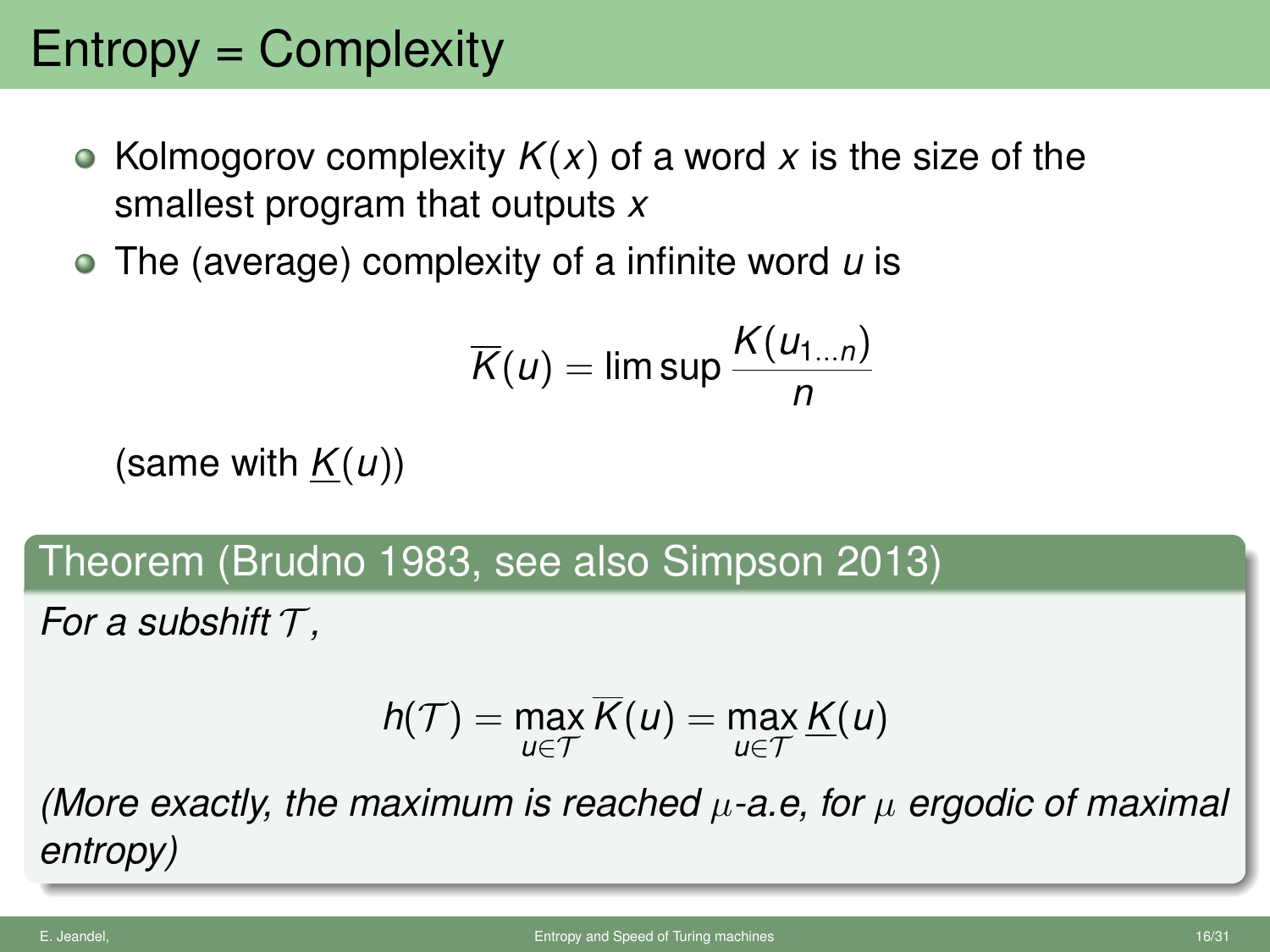$T(c)_{1...n}$  can be computed if we know the  $s_n(c)$  symbols read, the initial position of the head, and the initial state. Hence

$$
h(\mathcal{T}) = \sup_c \limsup \frac{K(p_n)}{n}
$$

Where *p<sup>n</sup>* are the (new) letters read during the first *n* steps.

Proofs for entropy and speed are relatively the same. We will deal with speed in the talk.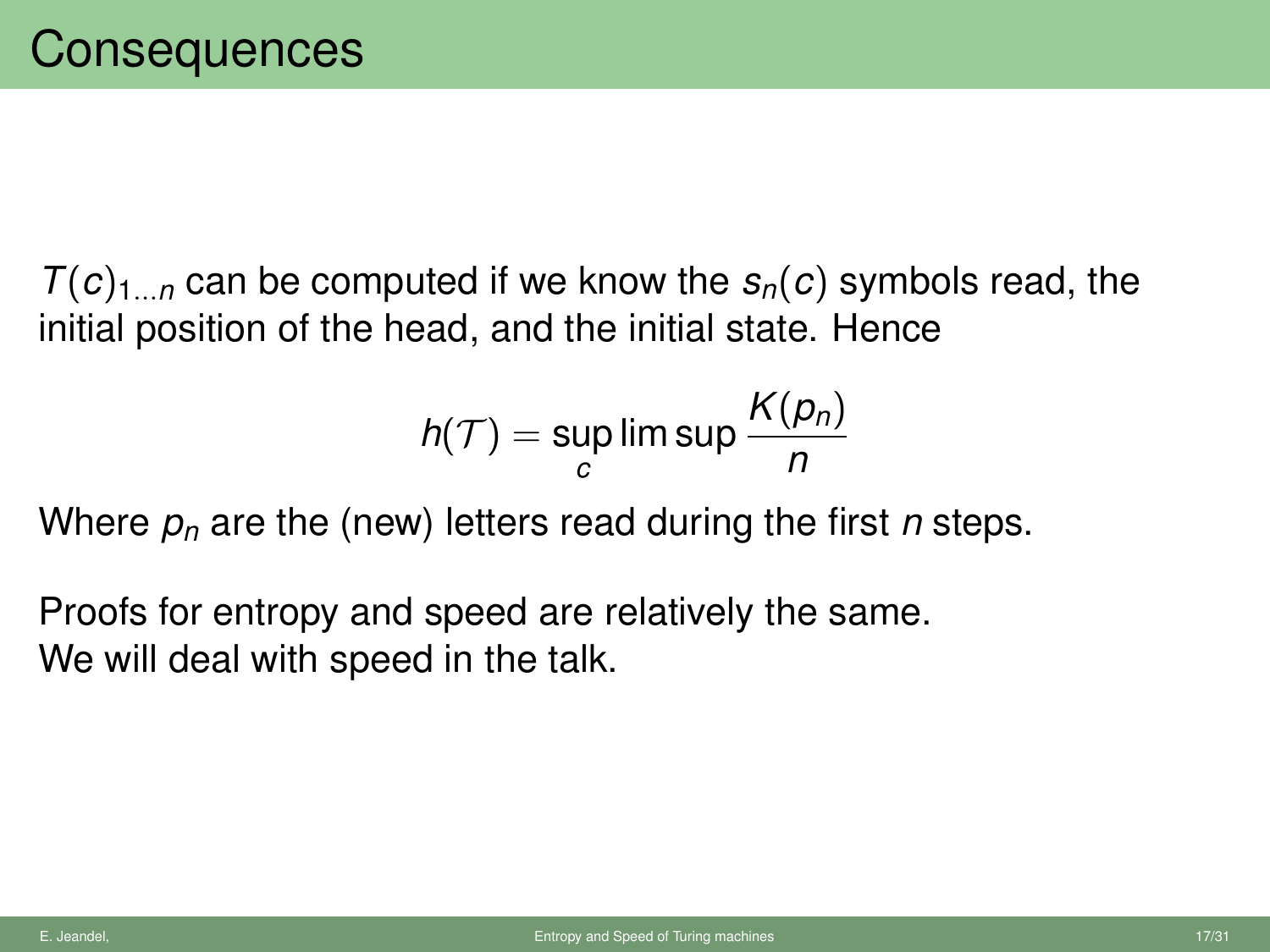

<span id="page-17-0"></span>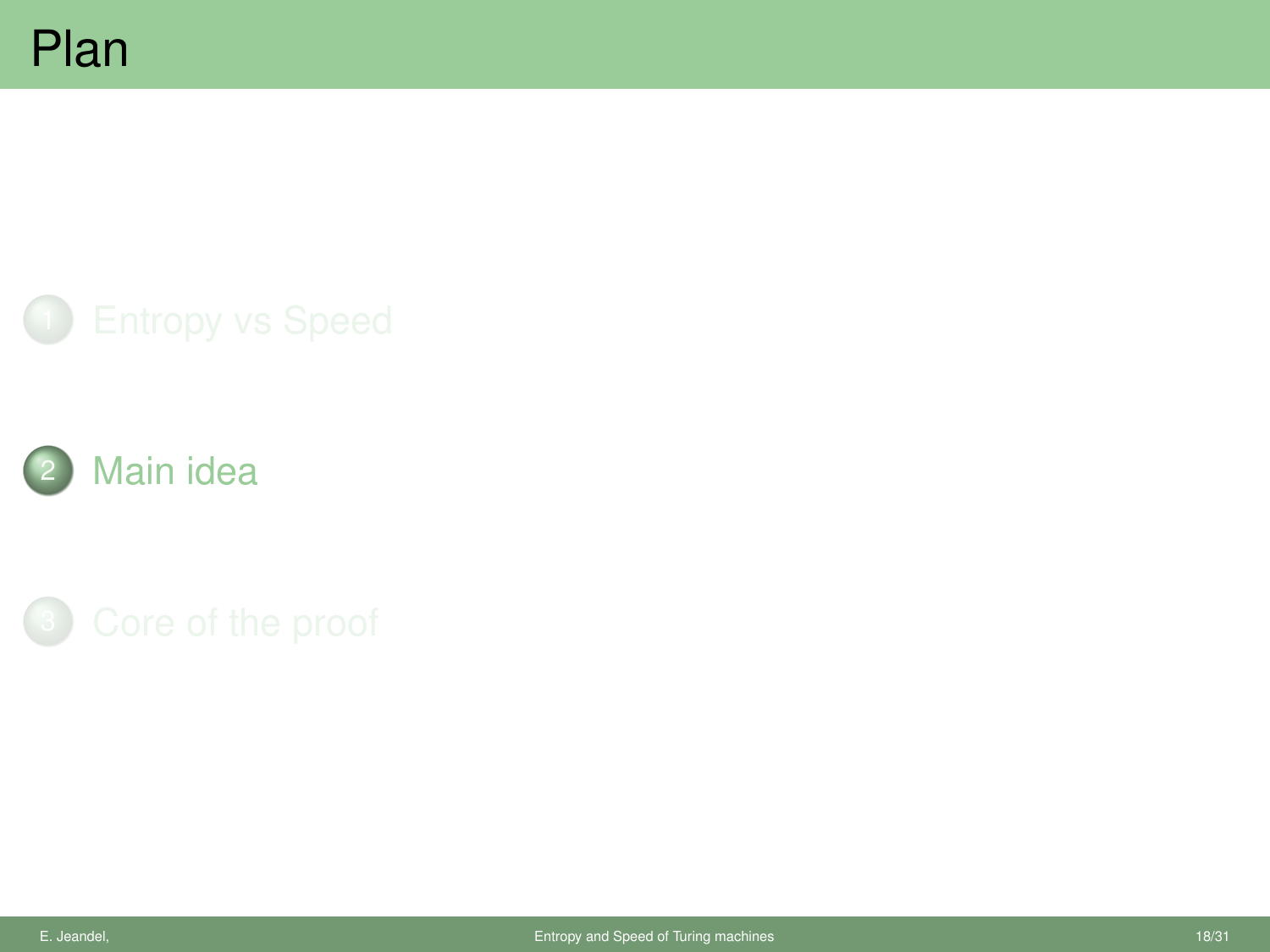$$
S(M) = \max_{c \in \mathcal{C}} s(c) = \inf_{n} \sup_{c} \frac{s_n(c)}{n}
$$

*S*(*M*) (and *H*(*M*)) is computable from above due to the last definition. We need to prove it is computable from below.

We need lower bounds on the speed and the entropy.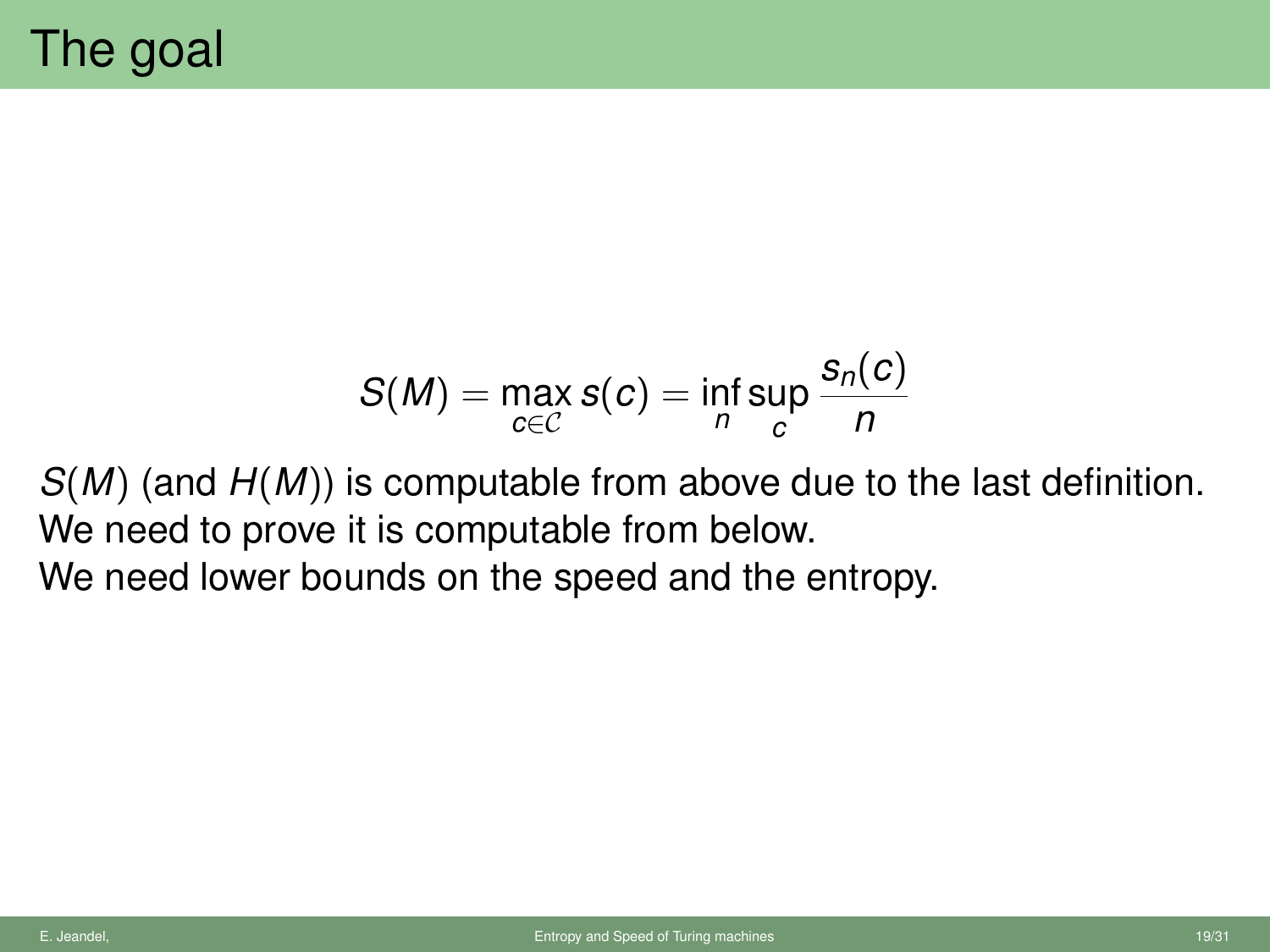$$
\mathcal{T} \sim \{a^n b^n c^n | n \geq 1\}^\omega
$$

$$
\mathcal{T} \sim \{(\mathit{ABC})(abc)^{n-1}|n \geq 0\}^\omega
$$

The entropy is easily computable for the second language:  $\mathcal{T} \sim \{ABC, abc\}^{\star}$ 

- What is this transformation from the p.o.v. of the TM ?
- For any configuration, let  $T'(c)$  be the word that gives, for each cell *i*, the symbol in position *i*, then the set of states going from cell *i* to cell  $i + 1$ .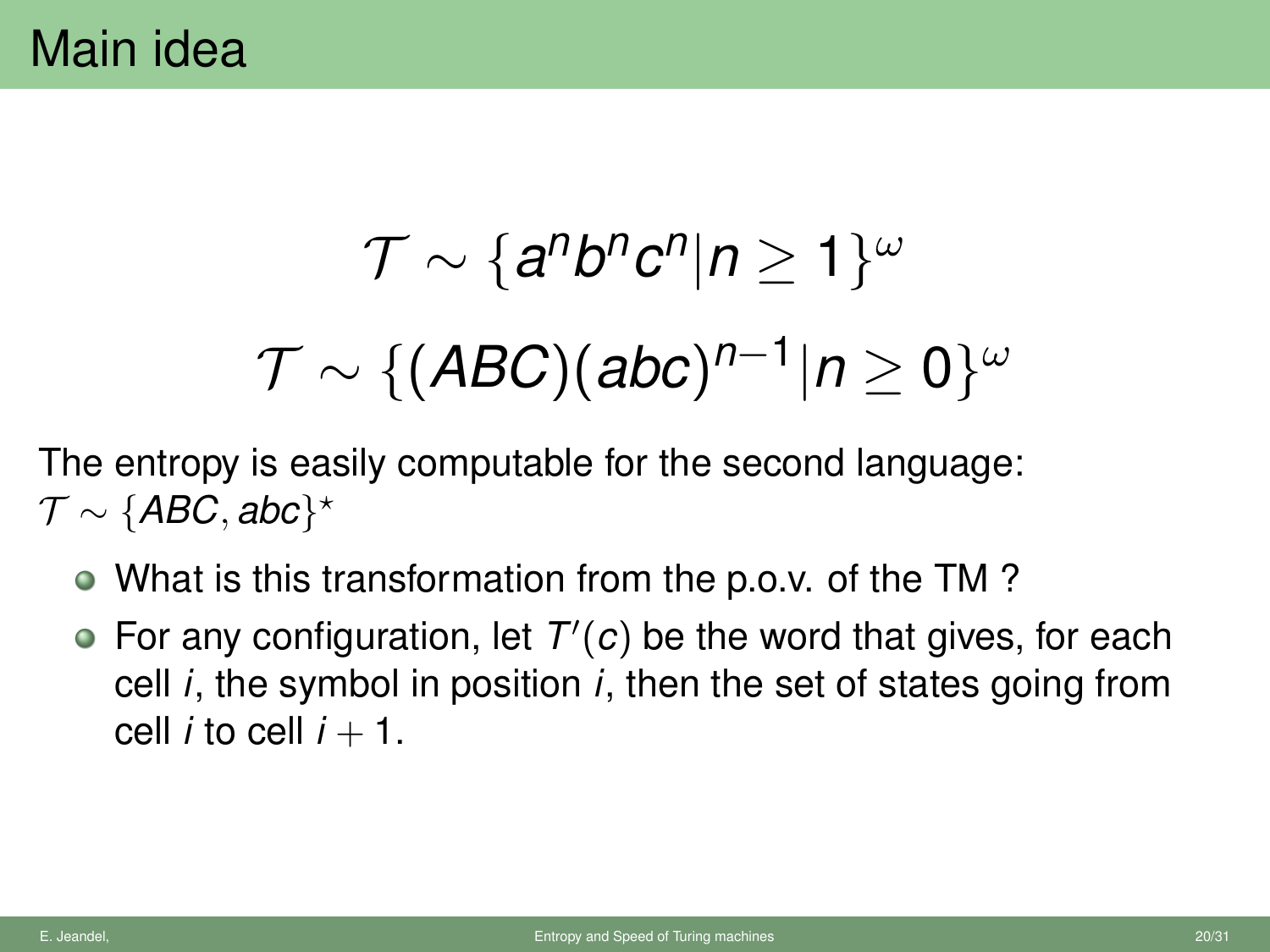- $T'(c)$  is well defined when  $c$  matters.
- Speed and complexity can be read from T' instead of T.
- $T'$  is easy to understand.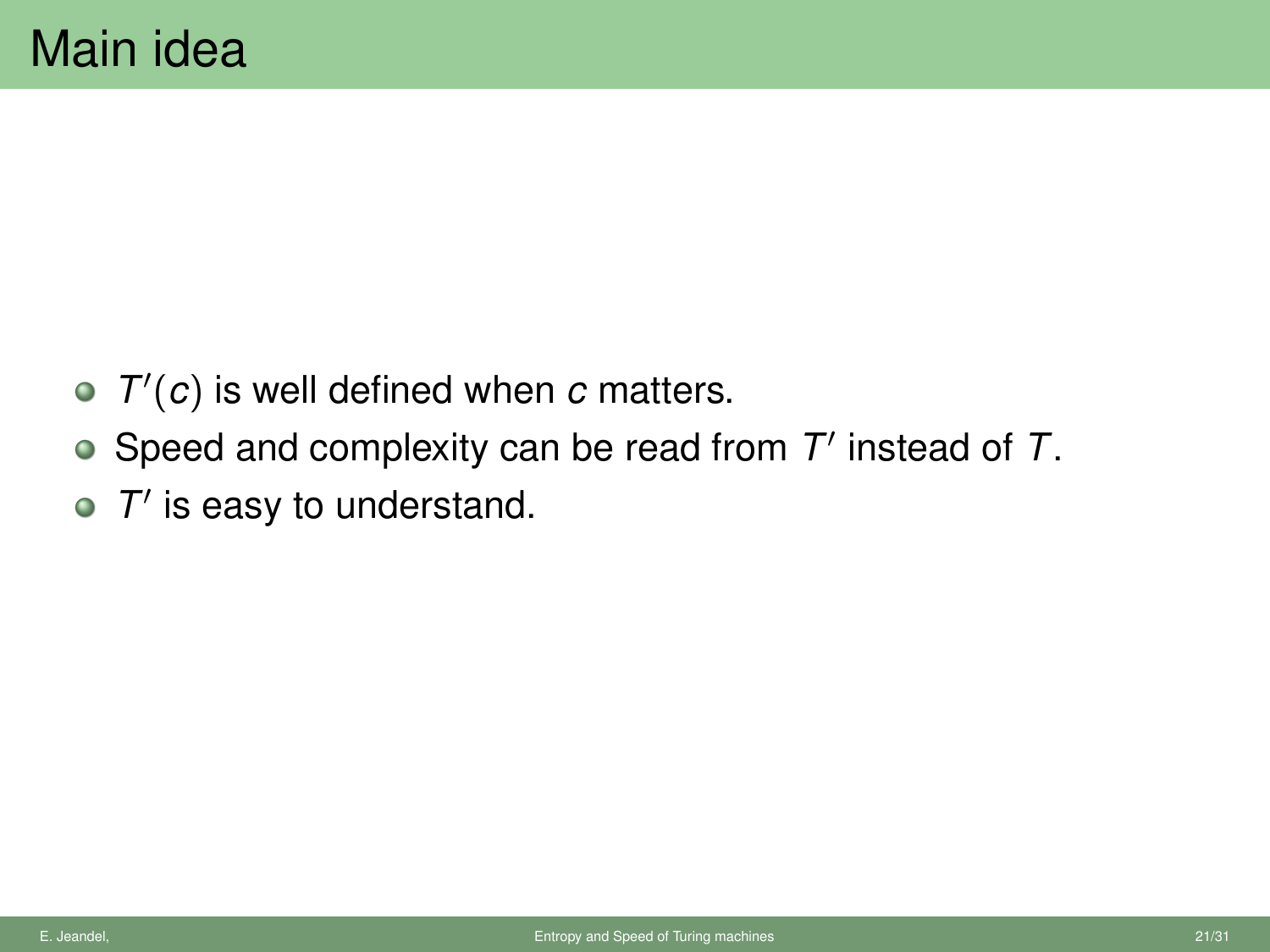If *c* is of maximum speed/entropy, then *M* will visit each cell finitely many times.

If the TM zigzags on input *c*, then it is losing time.

### **Corollary**

 $T'(c)$  is well defined.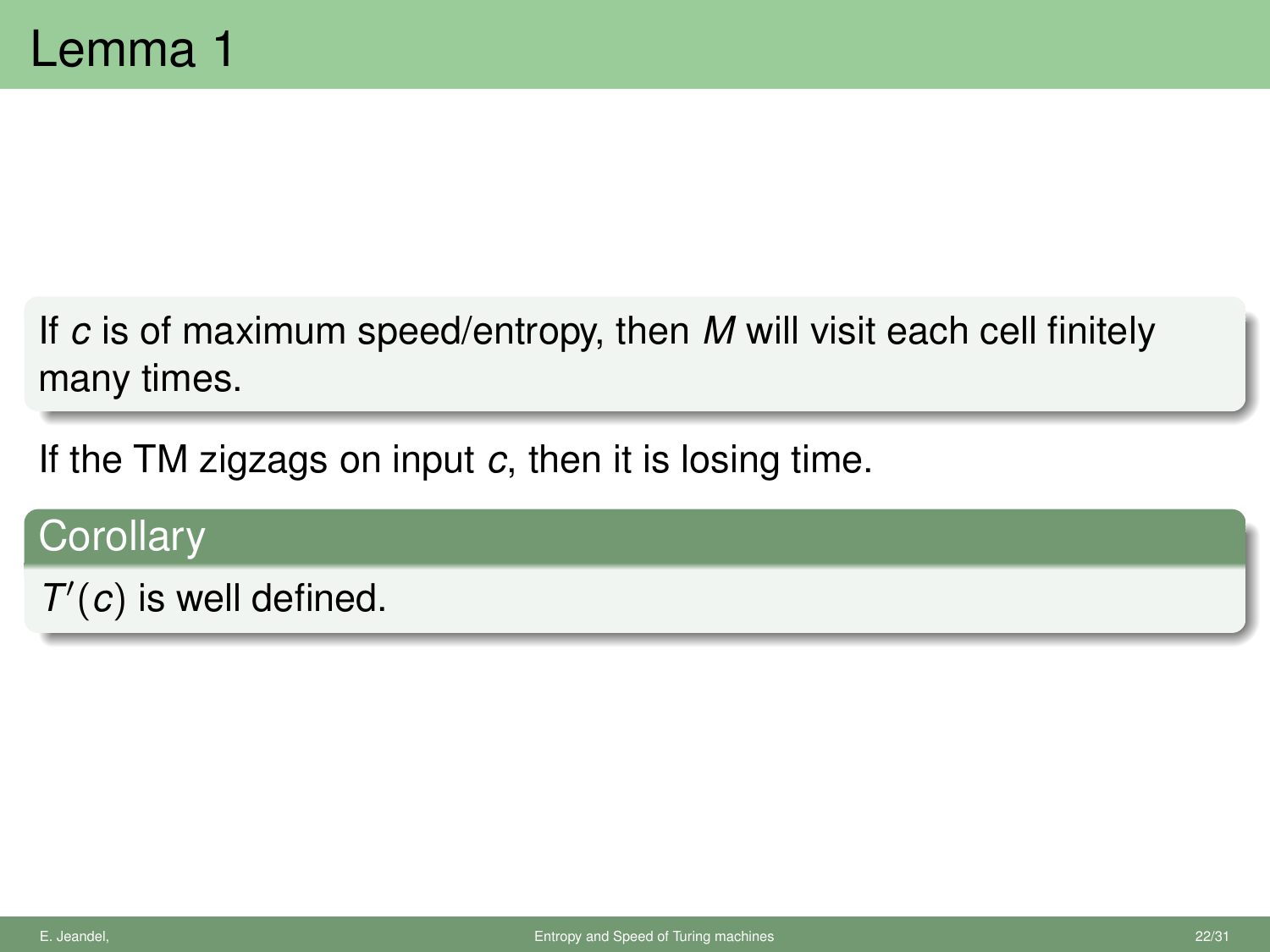Let *c* of maximum speed/entropy.

Let  $f_n$  be the first time we visit cell *n*, and  $I_n$  the last time we visit cell *n* Then  $f_n \sim l_n$ 

### **Corollary**

The speed on *c* is the average number of letters.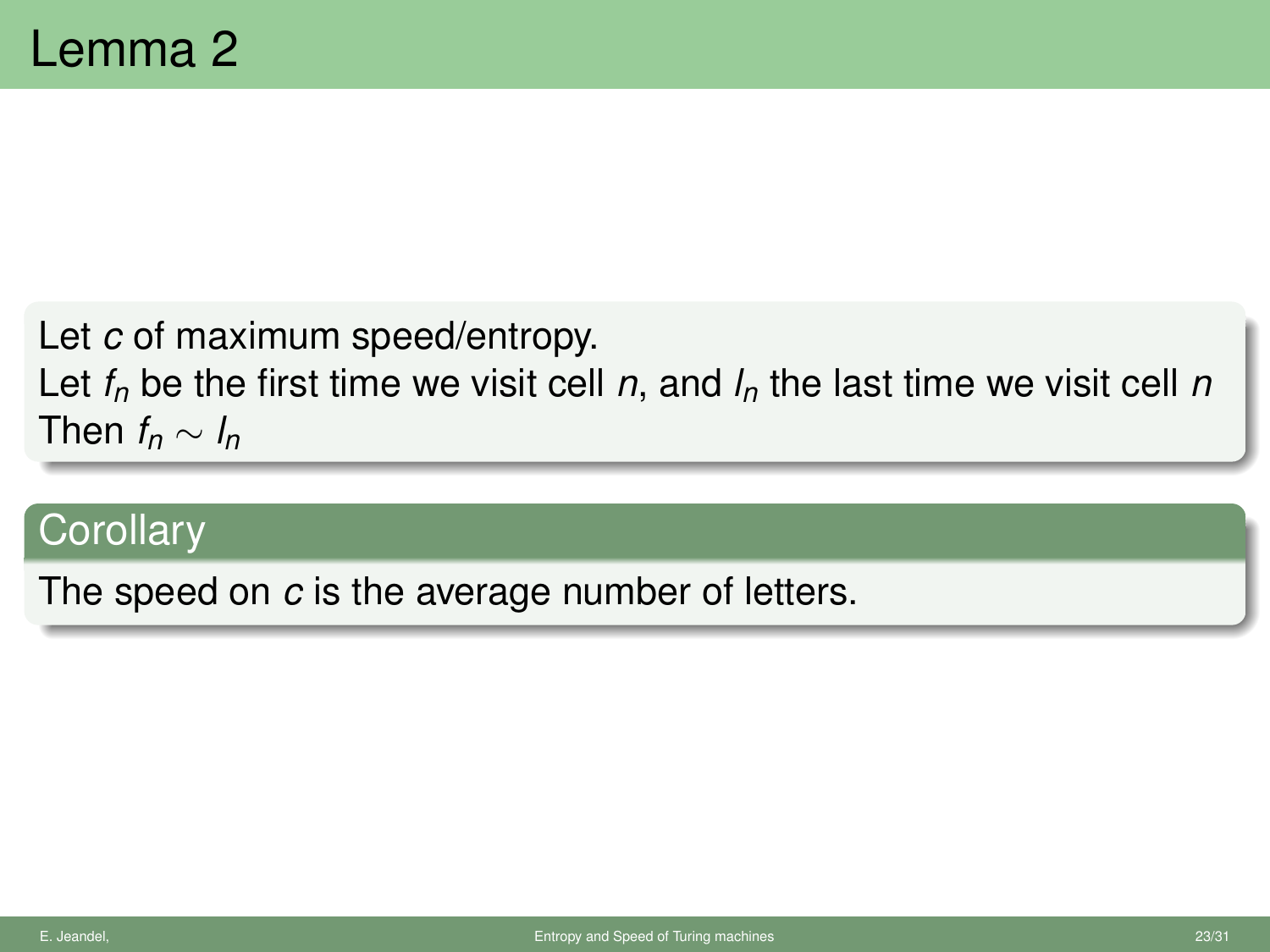

<span id="page-23-0"></span>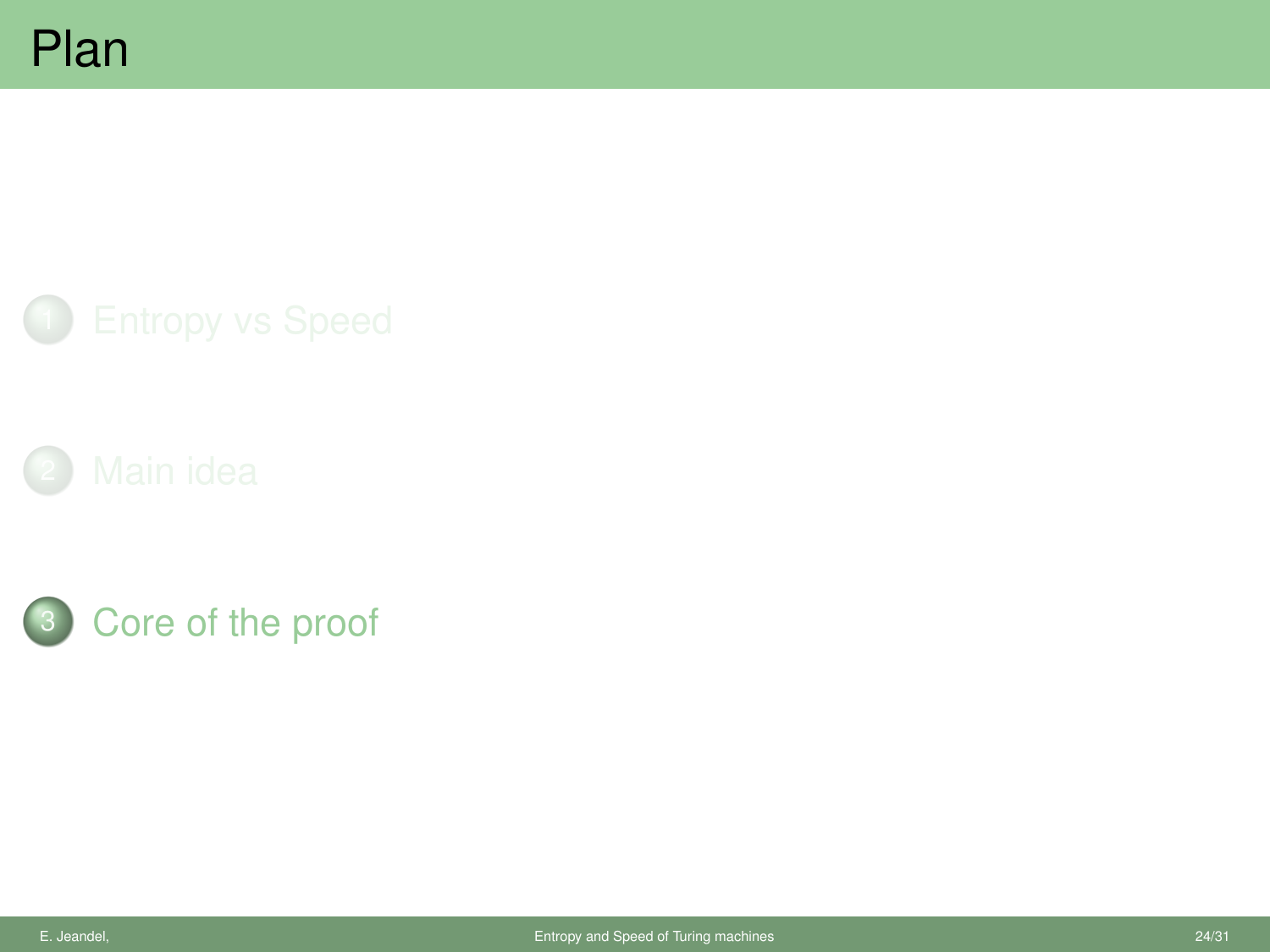$T'$  can be obtained as a graph.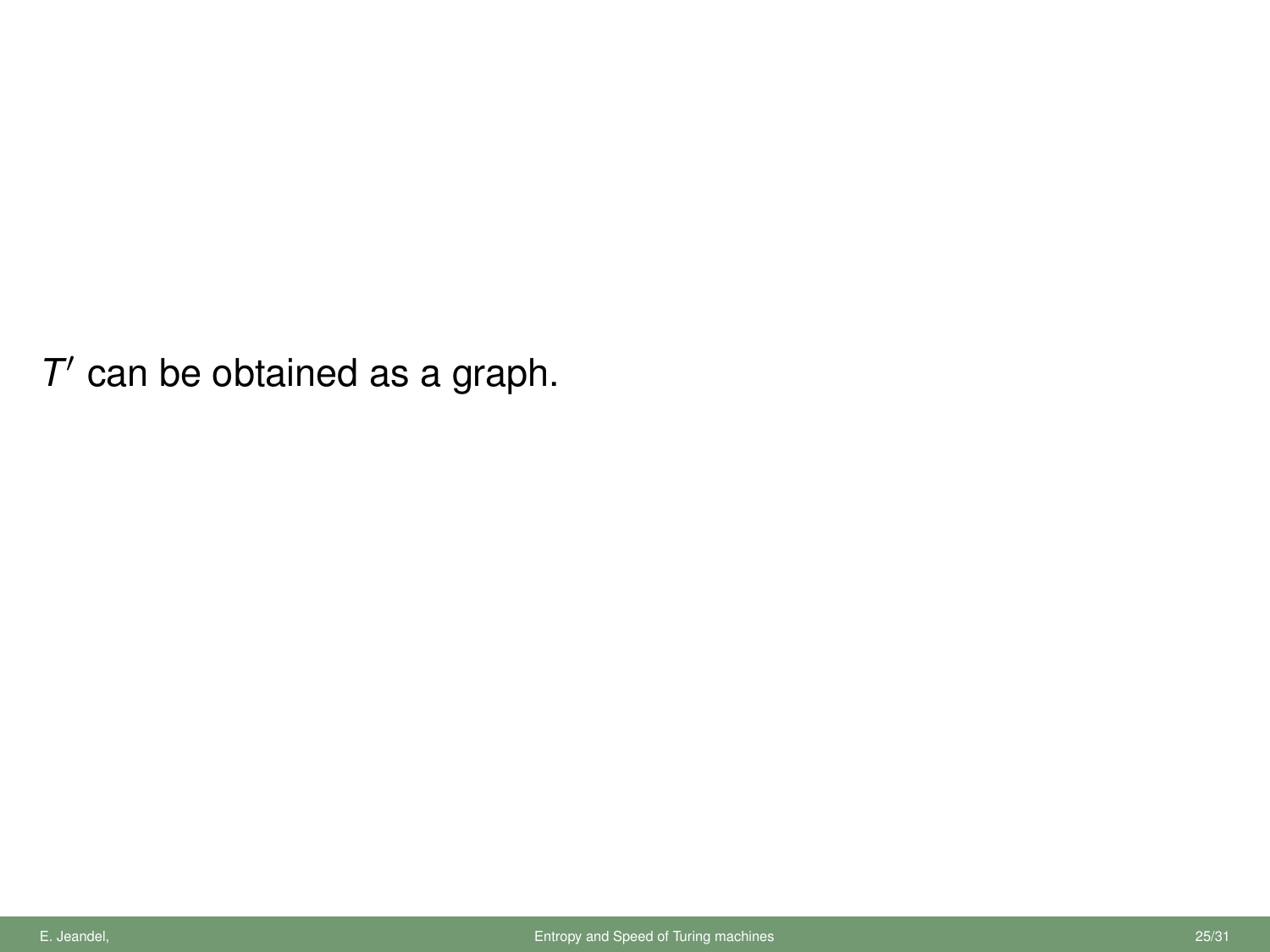# The graph

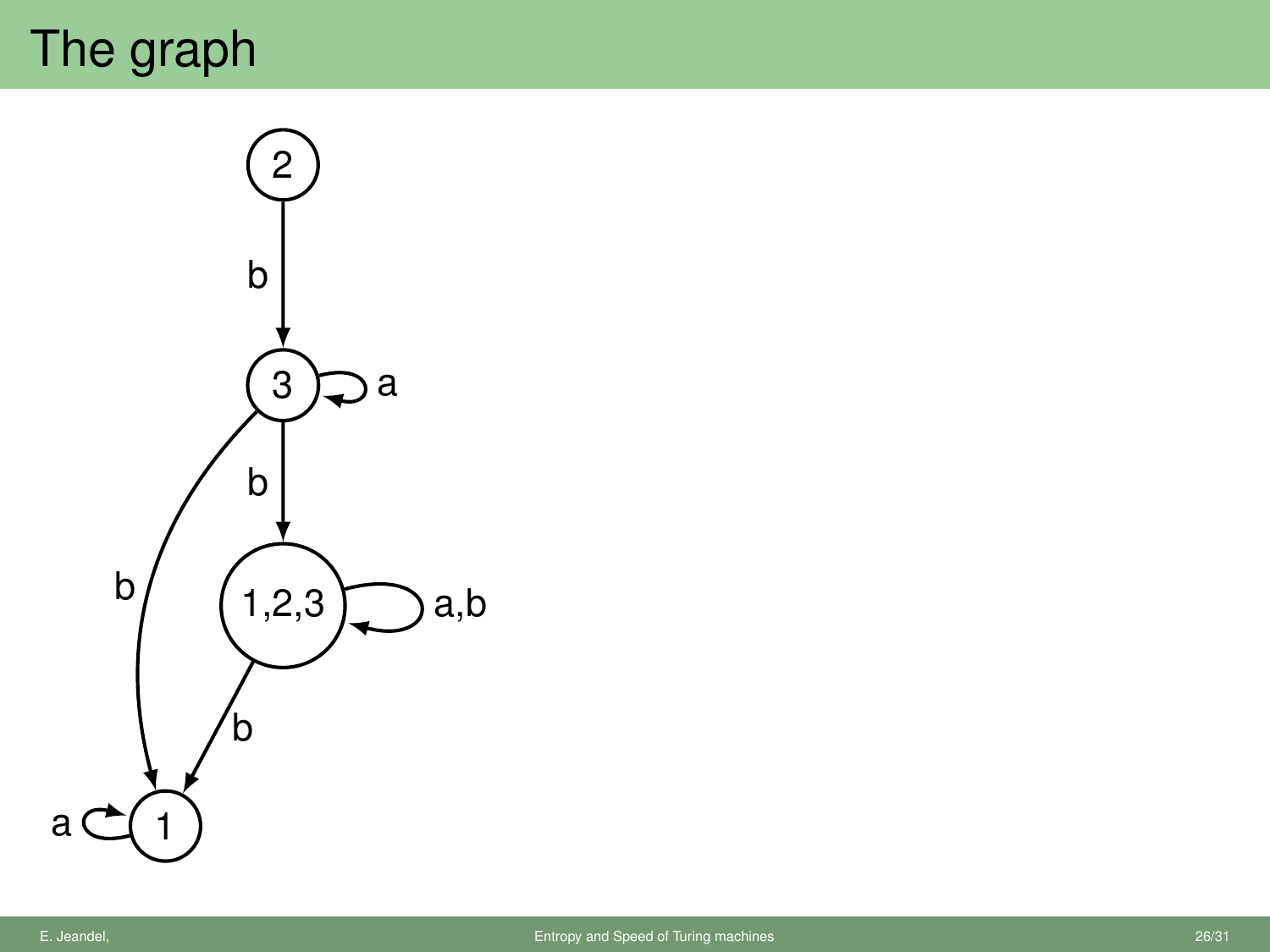## The graph

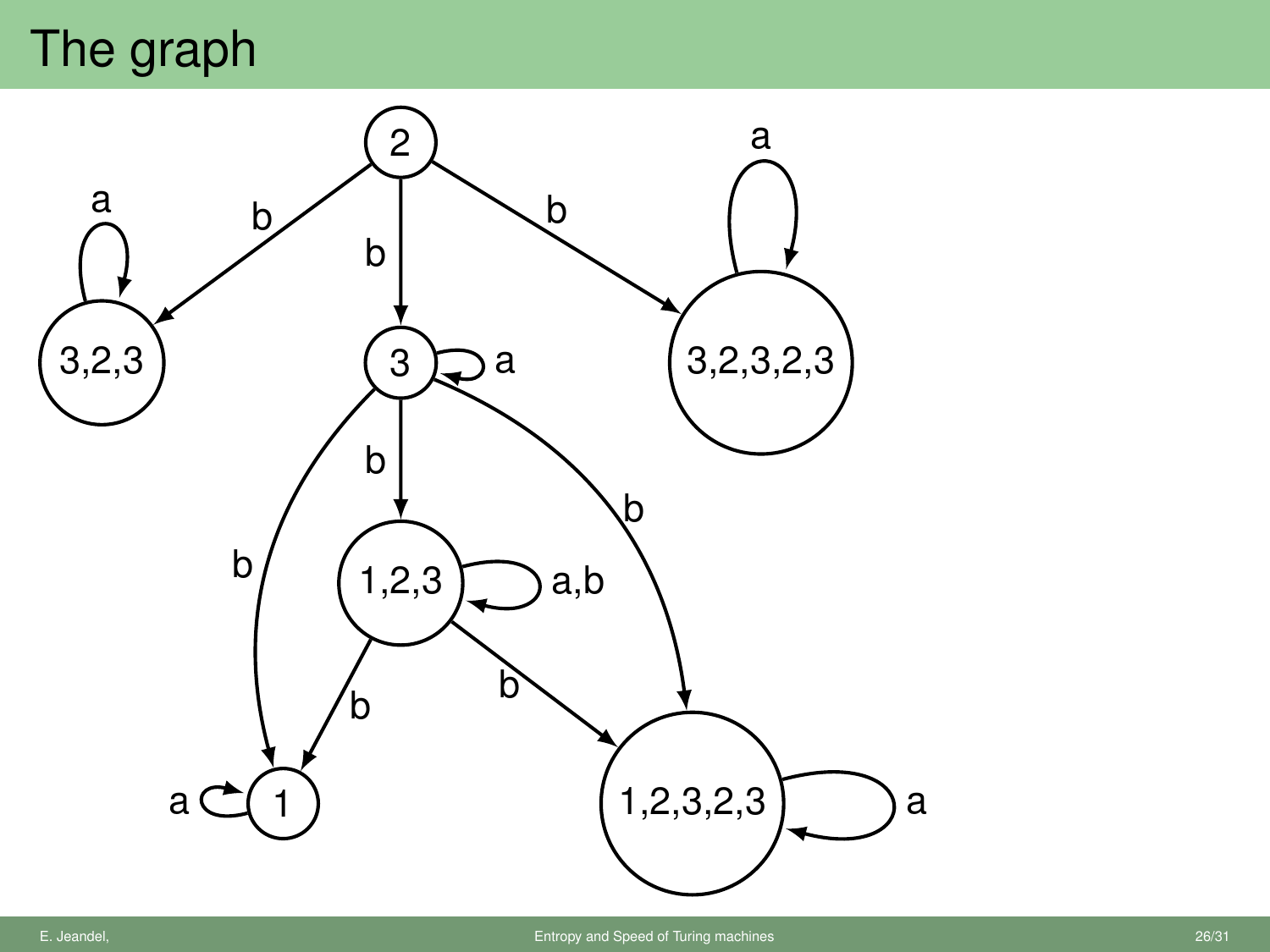We define *L* and *R* inductively

 $(\epsilon, \epsilon, a) \in R$ 

If by reading *a* from state *q*, we write *b*, go right in state *q* 0

 $(\overline{q}w, \overline{q}'w', a) \in L \iff (w, w', b) \in R$ 

If by reading *a* from state *q*, we write *b*, go left in state *q* 0

$$
(qq'w, w', a) \in L \iff (w, w', b) \in L
$$

(Similar definition for R).

Now *G* is the set of all words where there is an edge from *w* to *w* 0 labeled by a if  $(w, w', a) \in L$ .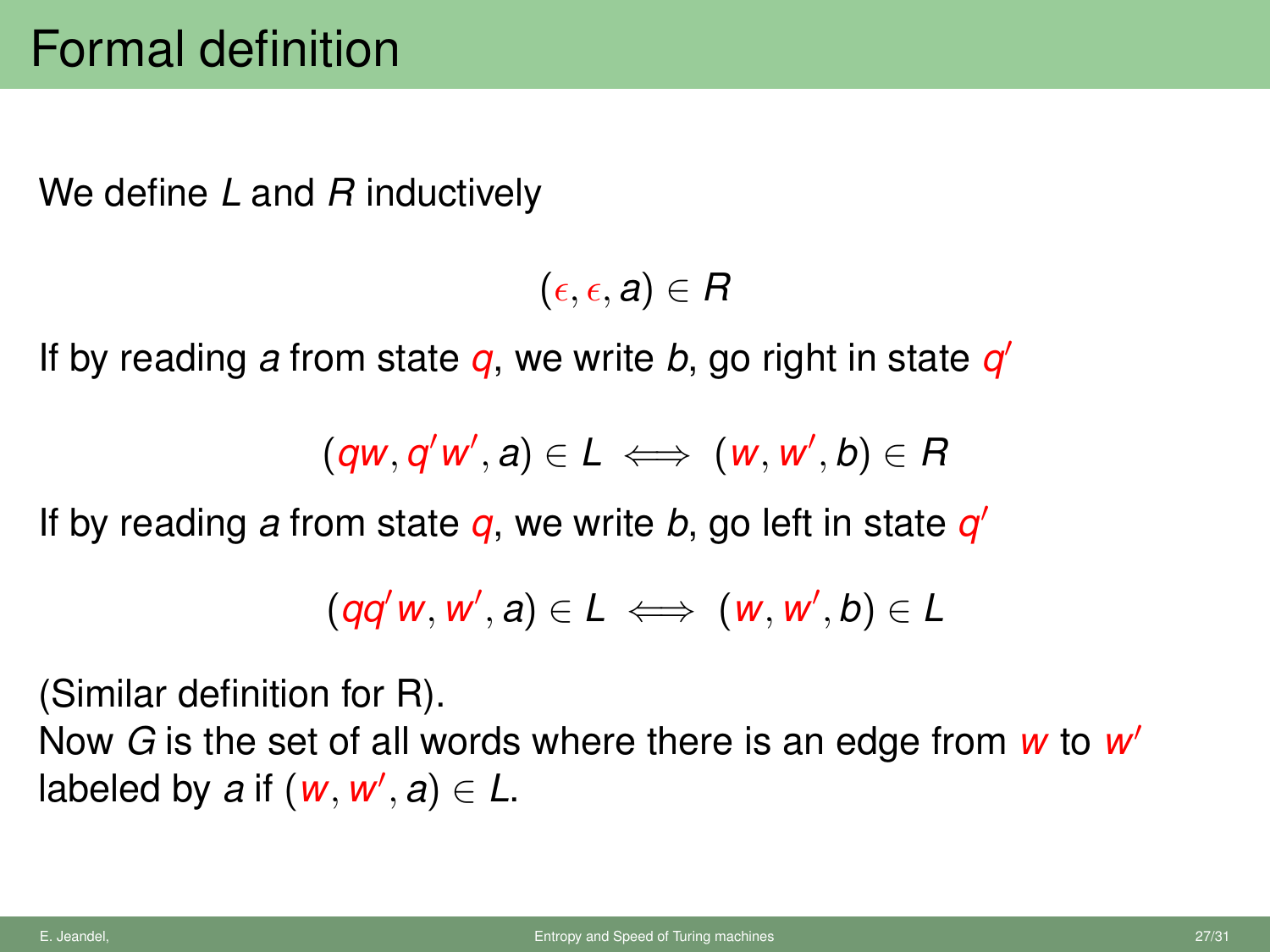Size of the vertices are seen as *weights*.

- Each execution of the TM corresponds to an infinite path
- To each infinite path corresponds an execution of the TM, of smaller weight
- The speed corresponds to the maximum average weight of a path.
- The entropy corresponds to the maximum weighted complexity of a path.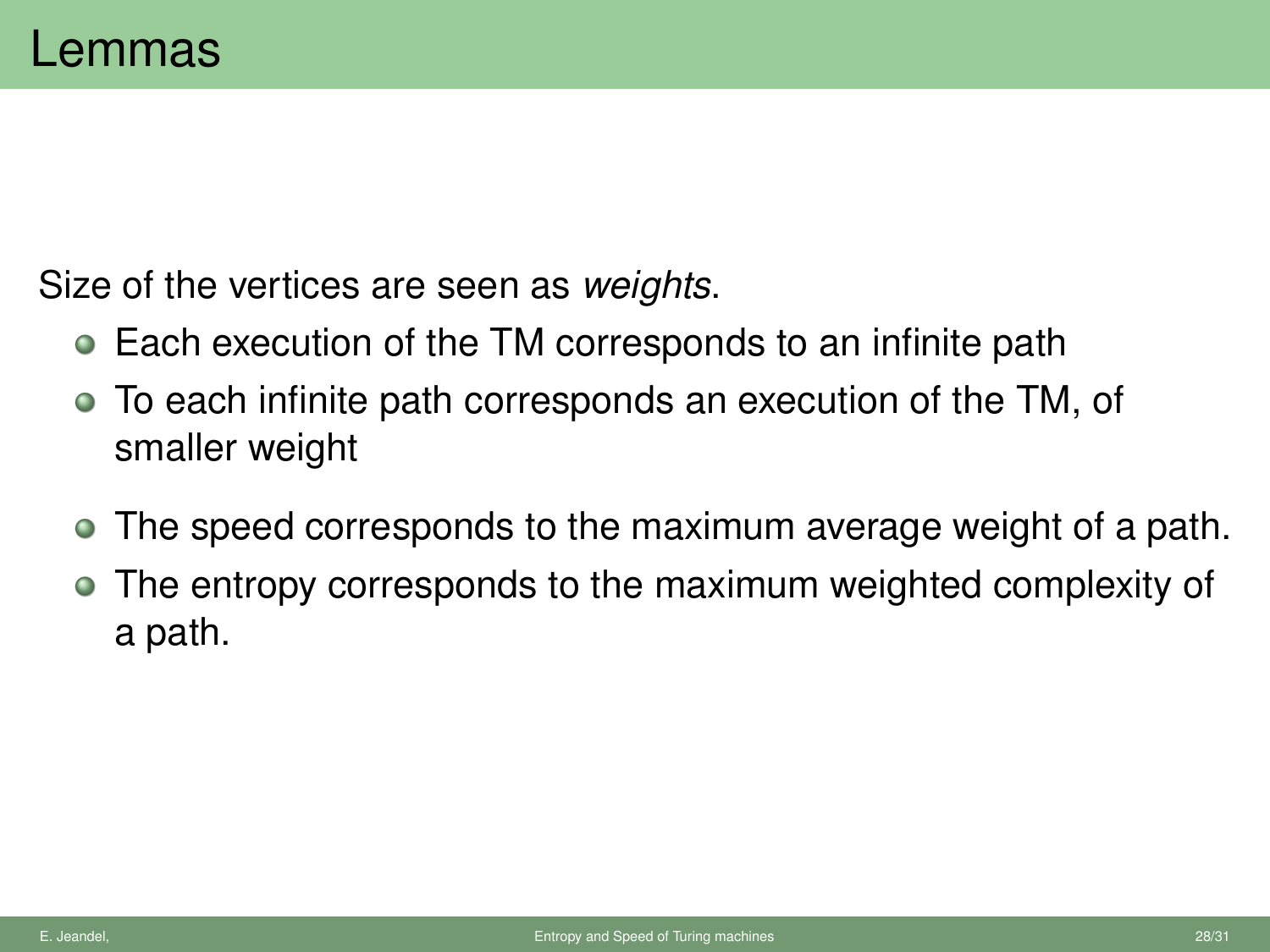Speed and entropy are well approximated when considering only finite subgraphs.

The maximum average weight of a path is the limit over all finite graphs *G<sup>p</sup>* of the maximum average weight of a path in *Gp*.

The maximum weighted complexity of a path is the limit over all finite graphs *G<sup>p</sup>* of the maximum weighted complexity of a path in *Gp*.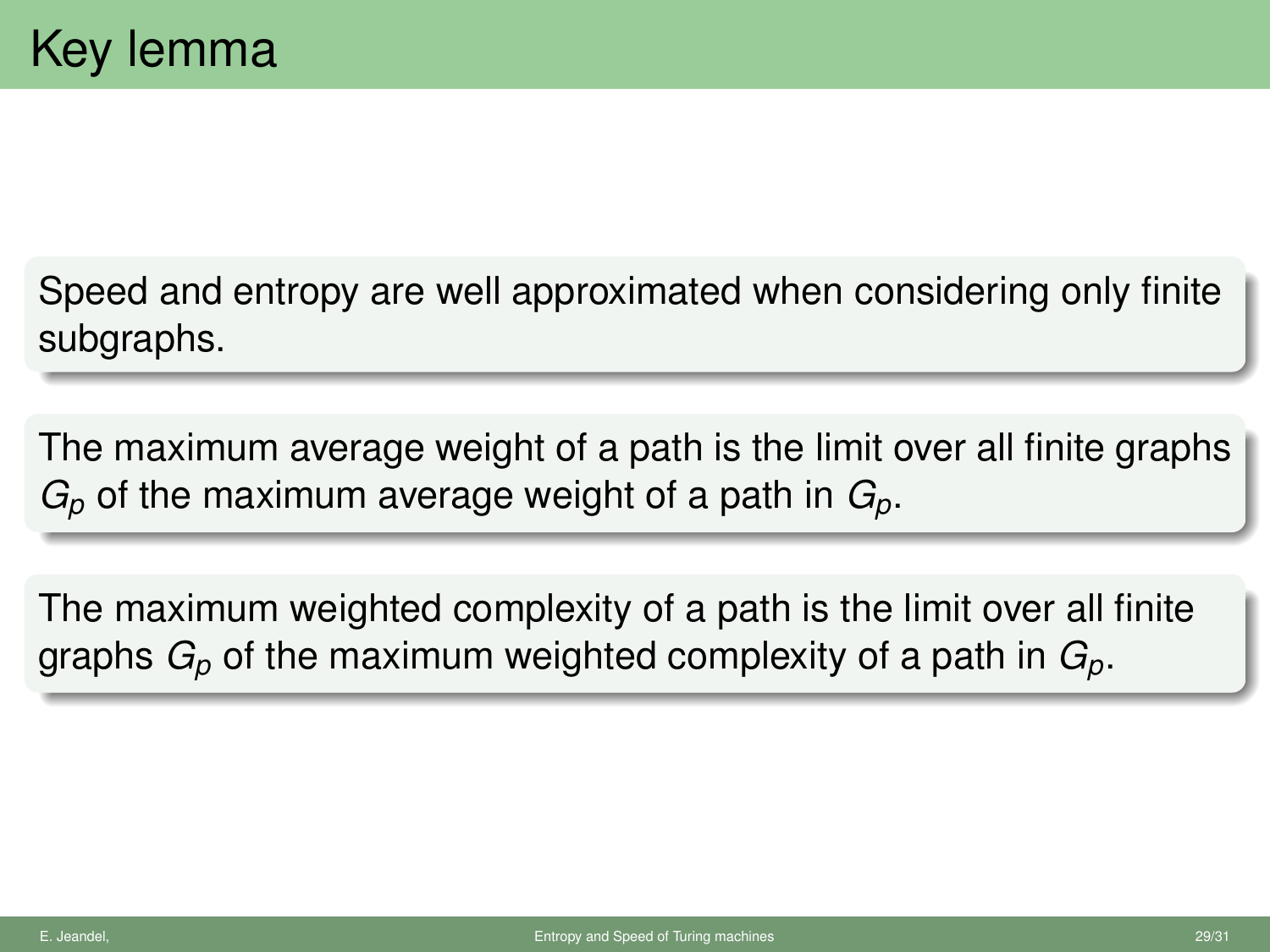Entropy and speed are computable

Because they are computable for finite graphs.

The speed is a rational number, and is achieved by a periodic configuration